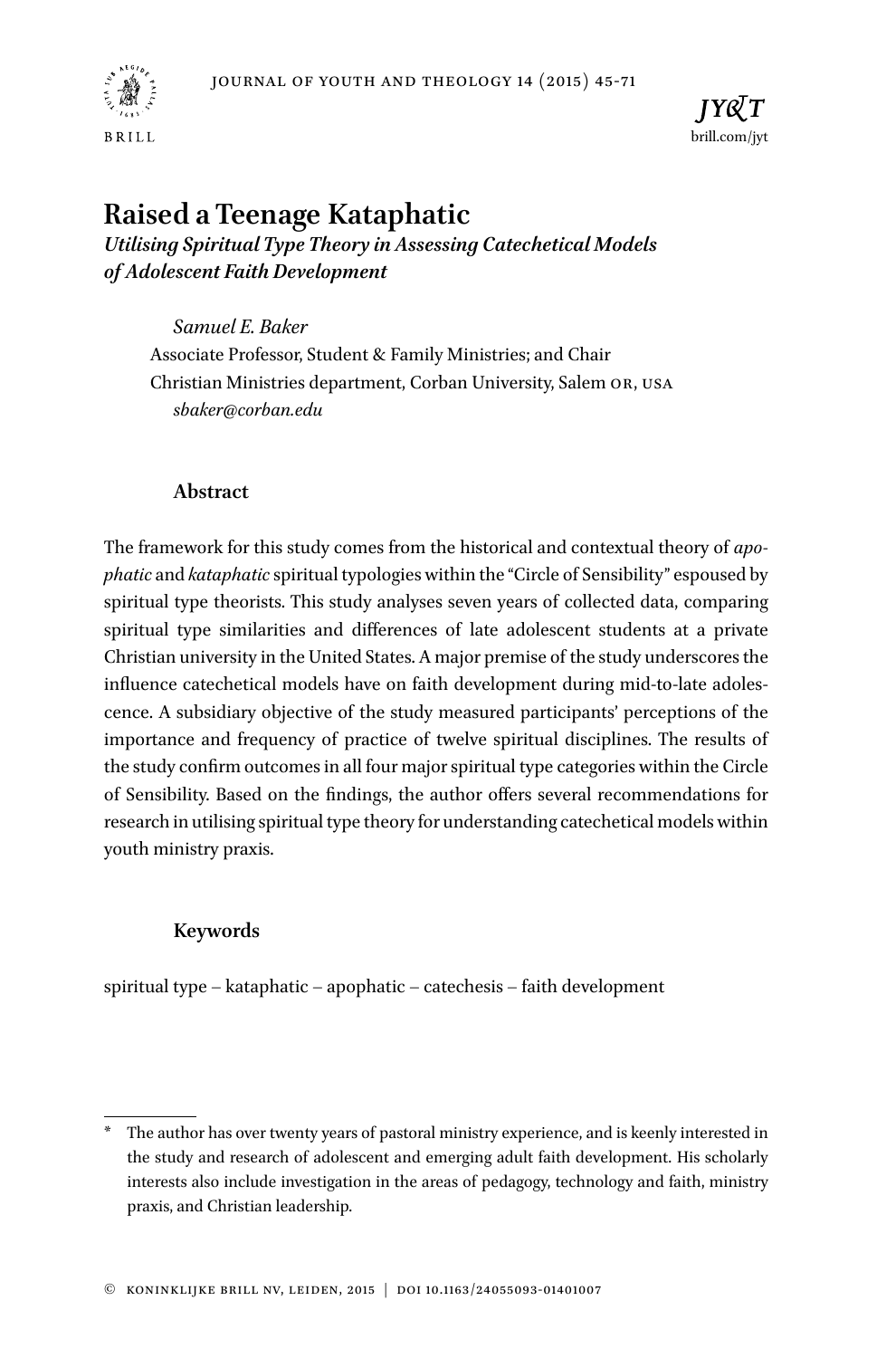### **1 Introduction**

At the onset of adolescence, how does one determine which path to take in regard to faith? In the end, will one's journey lead one toward a *kataphatic* form of spirituality, or an *apophatic* one? What do these words even mean? Should later adolescents, in their movement toward adulthood, be expected to know the difference? In addition, are these historical paths to faith embedded into religious customs and catechetical models within their faith communities, or the Christian institutions they attend?

On the part of those who investigate spiritual formation there seems to be an objective to codify, sort out, and better understand spirituality in terms of cognitive, affective, behavioural, and spiritual constants.1 How do "believers" demonstrate spirituality in terms of growing in "things of the Spirit?"2 What cues, tendencies, indicators, or preferences are observed in the way individuals articulate their faith? Can such things be observed, analysed, or explained? What effects do such things as a fervent prayer life, devotional reading of the

<sup>1</sup> See for example: James Fowler. *States of Faith: The Psychology of Human Development and the Quest for Meaning* (New York, ny: Harper Collins, 1981). Robert M. Mulholland. *Invitation to a Journey: A Road Map for Spiritual Formation* (Downers Grove, il: InverVarsity Press, 1993). John Westerhoff. *Spiritual Life: The Foundation for Preaching and Teaching* (Louisville, ky: Westminster John Knox Press, 1994). Kenneth Boa. *Conformed to His Image: Biblical and Practical Approaches to Spiritual Formation* (Grand Rapids, mi: Zondervan, 2001). Christian Smith and Patricia Snell. *Souls in Transition: The Religious and spiritual Lives of Emerging Adults* (New York, ny: Oxford University Press, 2009). Kenda Creasy Dean. *Almost Christian: What the Faith of Our Teenagers is Telling the American Church* (New York, ny: Oxford University Press, 2010). Amy Jacober. *The Adolescent Journey: An Interdisciplinary Approach to Practical Youth Ministry* (Downers Grove, il: InterVarsity Press, 2011). Holly Allen and Christian Ross. *Intergenerational Christian Formation: Bringing the Whole church Together in Ministry, Community and Worship* (Downers Grove, IL: InterVarsity press, 2012). Richard Dunn and Janna Sundene. *Shaping the Journey of Emerging Adults: Life-Giving Rhythms for Spiritual Transformation* (Downers Grove, il: InterVarsity Press, 2012). David Setran and Chris Kiesling. *Spiritual Formation in Emerging Adulthood: A Practical Theology for College and Young Adult Ministry* (Grand Rapids, mi: Baker Academic, 2013).

<sup>2</sup> Romans 8:5 – Those who live according to the flesh have their minds set on what the flesh desires; but those who live in accordance with the Spirit have their minds set on what the Spirit desires (NIV). 1 Corinthians 2:14-15 – 14 The person without the Spirit does not accept the things that come from the Spirit of God but considers them foolishness, and cannot understand them because they are discerned only through the Spirit. 15 The person with the Spirit makes judgments about all things, but such a person is not subject to merely human judgments (NIV).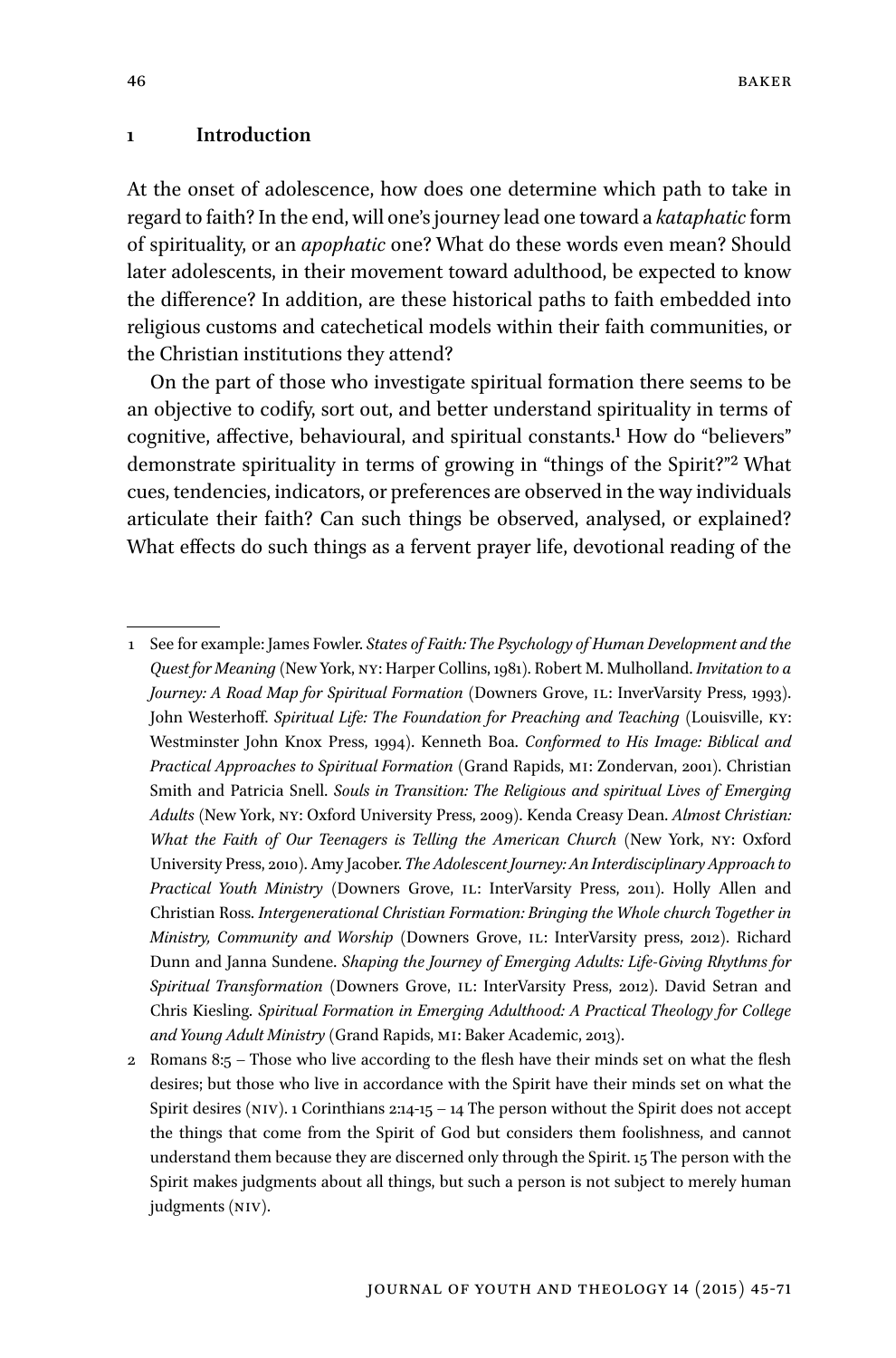Scriptures, and daily practice of the spiritual disciplines have upon personal expressions of spirituality?

The questions are further attenuated when assessing the spiritual lives of individuals passing from adolescence into adulthood. As practical theologians and ministry practitioners seek to guide emerging adults toward a deeper sense of "life in the Spirit" (Rom. 8:2), there seems to be a juxtaposition between ingrained catechetical models—commonly held within strong ecclesiastical borders—and the desire to accommodate a holistic sense of authentic Christian faith. The salient question becomes, "How do we help emerging adults acquire a dynamic, nurturing and developing sense of faith?"

This study analyses seven years of collected data, comparing *spiritual type* similarities and differences of late adolescent students at a private Christian university in the United States. A major premise of the study underscores the influence catechetical models have on faith development during later adolescence.

## **2 Catechesis in Christian Higher Education**

Since the establishment of the religious academy, students have tended to reflect their spirituality along the lines of their unique ecclesiastical training models. As Rhea has rightly said, "In the milieu of Christian higher education, many situational dialects exist and are fostered in order to contribute to the larger, comprehensive educational goal of a Christ-formed mind."3 One typically associates the visages of monasticism, asceticism, sacra-traditional liturgy, and High-Church tradition with Catholic and Orthodox forms of spiritual pedagogy. On the other hand, cognitive engagement, emotionally animated, extrinsic homiletic and pedagogical models of faith instruction have classically characterised the Protestant groups. As students enter the halls of their faith-based academies, they soon learn the particular facets of a unique type of spirituality taught to them by their professors.<sup>4</sup> Broadly speaking, Catechesis, in the context of both higher education and the church, "…shapes missional

<sup>3</sup> Rob Rhea. "Exploring Spiritual Formation in the Christian Academy: The Dialects of Church, Culture, and the Larger Integrative Task." *Journal of Psychology & Theology* 39, 1 (2011): 4.

<sup>4</sup> T. Edwards. "Spiritual Formation in Theological Schools: Ferment and Challenge. A Report of the ats Shalem Institute on Spirituality." *Theological Education* 17, (1980): 7–52. S. M. Schneiders. "Spirituality in the Academy." In K. J. Collins, (Ed.). *Exploring Christian Spirituality: An Ecumenical Reader* (Grand Rapids, mi: Baker Books, 2000), 249–269.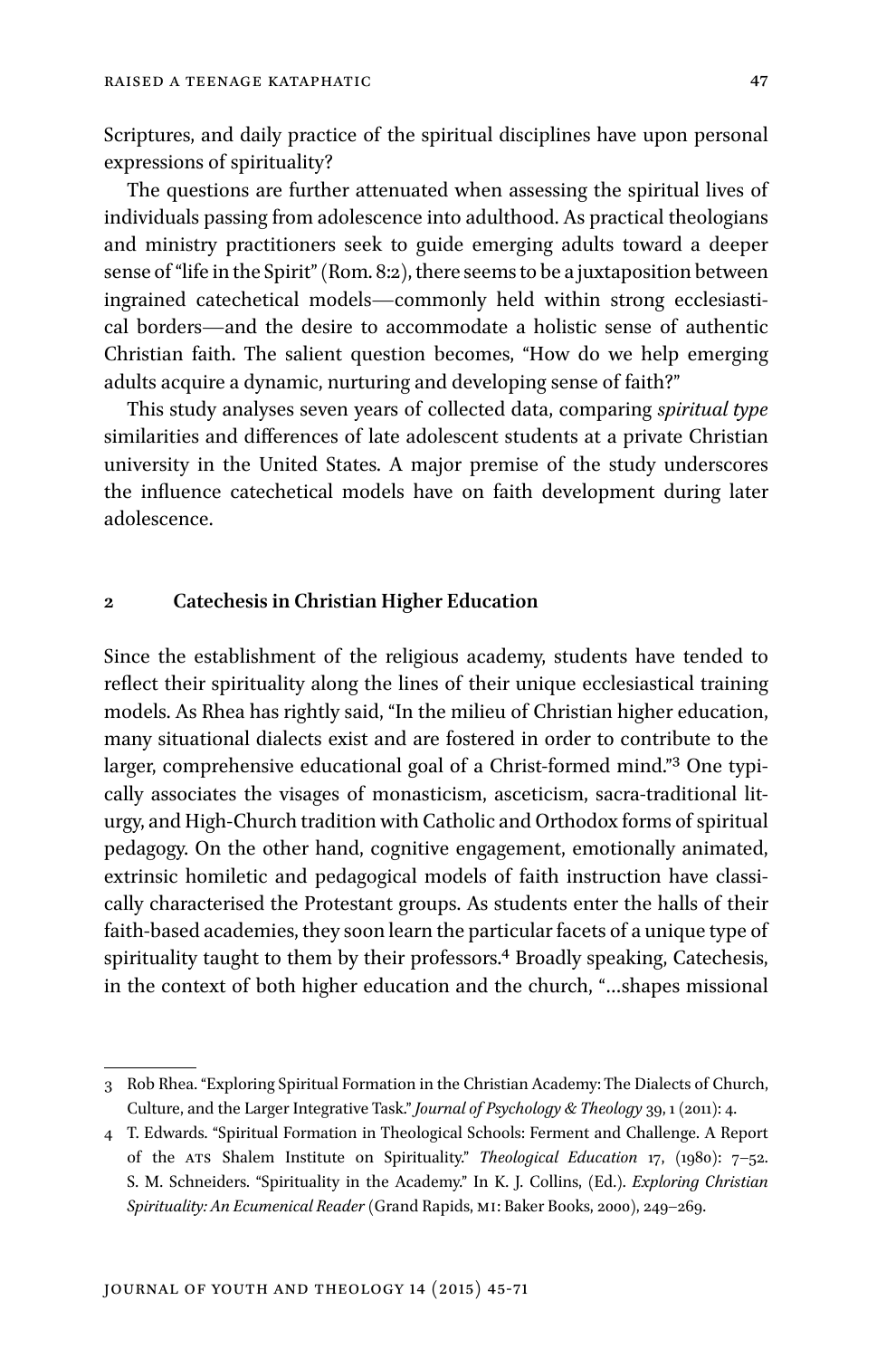imaginations, which help us recognise God's activity in Jesus Christ and in us, as Christ calls us to participation in his redemptive work in the world."5

Emerging adulthood, most notably, takes on the resonance of transition and self-discovery in spiritually awakening terms. The twenties can be described as a, "…somewhat chaotic season of high-stakes decision making about jobs, lifestyle housing, and relationships. Young adults at this stage have been characterised as *transitional, idling, flexible,* trying or *tinkering* (emphases in original)."6 Emerging adulthood has taken on a developmental stage of its own, often delaying entrance into adulthood well into one's late twenties and thirties.7 Upon entering college or university, students at Christian institutions find in the combination of Bible classes, chapels, small groups, and campussponsored ministries opportunities for spiritual nurturing and growth.<sup>8</sup> Even interactions in class on singular subjects such as prayer are viewed along pedagogical, as well as institutional lines of faith developing differentiation.9 In other words, the "curriculum" of higher education aids students in appropriating a particular type of *adult* spirituality.

Through a comprehensive understanding of spiritual typologies vis-à-vis the "Circle of Sensibility" (see below), differences and similarities between students can be observed and assessed. It becomes imperative to the overall goal of understanding the broader context of spirituality that both the professor and the student be made aware of their similarities as well as their differences. In this way a basic understanding of spiritual types enhances the greater goal within Christian higher education when individuals realise their own unique faith-expressed tendencies, and gain knowledge of the experiences and paths to spiritual growth of others.

#### **3 The Circle of Sensibility & Spiritual Type Theory**

In recent decades, researchers have designed instruments and constructed models to investigate and explain how people express their spirituality.

<sup>5</sup> Kenda Creasy Dean. *Almost Christian: What the Faith of Our Teenagers is Telling the American Church* (New York, ny: Oxford University Press, 2010), 63.

<sup>6</sup> Richard Dunn and Jana Sundene. *Shaping the Journey of Emerging Adults: Life-Giving Rhythms for Spiritual Transformation* (Downers Grove, il: InterVarsity Press, 2012), 26.

<sup>7</sup> Dean, 9.

<sup>8</sup> David Setran and Chris Kiesling. *Spiritual Formation in Emerging Adulthood: A Practical Theology for College and Young Adult Ministry* (Grand Rapids, mi: Baker Academic, 2013), 89.

<sup>9</sup> Mary Kate Morse. "The Teaching of Prayer in Bible Colleges and Seminaries" (2004). *Faculty Publications – George Fox Evangelical Seminary*. Paper, 1.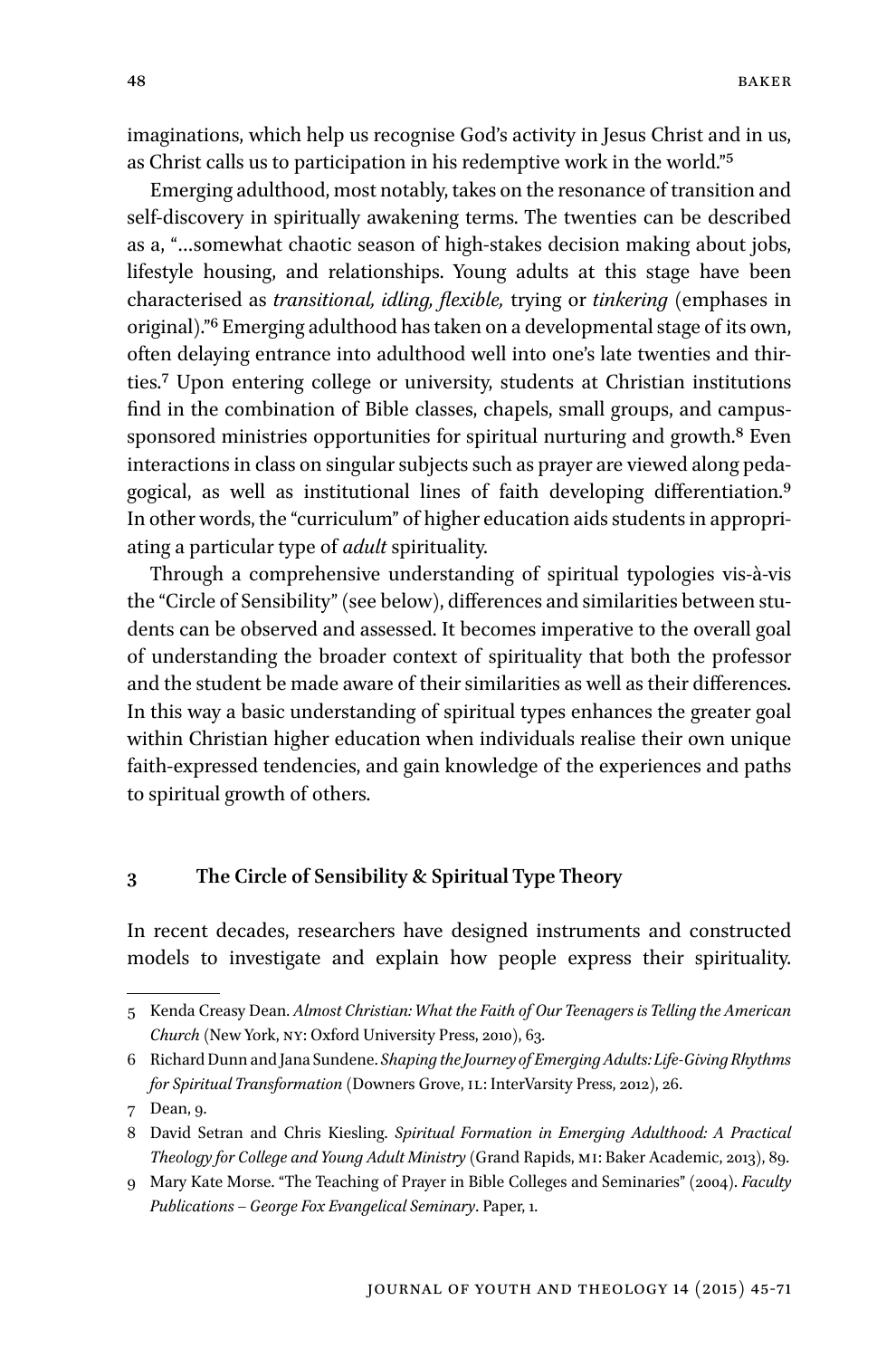Typological research has used self-reporting techniques specifically as a way of observing, analysing, and evaluating spiritual and religious functioning. Some use self-reporting techniques to assess professional identity as it relates to significant others in the context of Catholic seminary training.10 Others have utilised self-reporting questionnaires to assess intrinsic and extrinsic motivators in developing a religious typologies theory.<sup>11</sup> Jungmeen, Nesselroad, and Featherman used the technique of survey analysis in the form of a four-point Likert-type rating scale to assess the religious beliefs of older adults.<sup>12</sup>

More recently, Edwards (et. al) assessed spiritual functioning among Christian college students. Their longitudinal study incorporated the use of seven existing self-report questionnaires of faith and spiritual functioning as a way to examine the faith patterns and practices of Protestant Christian college students over their academic careers.<sup>13</sup> Piedmont developed a twenty-four-item "Spiritual Transcendence Scale" (STS) in which he investigated such spiritual dynamics as: Universality (a belief in the unity and purpose of life), Prayer Fulfillment (an experienced feeling of joy and contentment that results from prayer and meditations), and Connectedness (a sense of personal responsibility and connection to others).14

The *Enneagram*, a renowned personality typing system, has been widely used in recent decades as a way of assessing spirituality through self-reporting.<sup>15</sup> The *Enneagram*, through a self-discovery of nine different personality types, has served as an accommodating method for the study of spirituality for

<sup>10</sup> J. C. Ventimiglia. "Significant Others in the Professional Socialization of Catholic Seminarians." *Journal for the Scientific Study of Religion* 17 (1978): 43–52.

<sup>11</sup> J. S. Goalder. "Christian Development and Religious Typologies: A Proposed Theory and Tests of its Validity." *Dissertation Abstracts International*, 51 (07B) umi No. 9025879. 354B. (1990).

<sup>12</sup> K. E. Jungmeen, J. R. Nesselroad, & D. L. Featherman. "The State Component in Selfreported Worldviews and Religious Beliefs of Older Adults: The MacArthur Successful Aging Studies." *Psychology and Aging* 11, 3 (1996): 396–407.

<sup>13</sup> K. Edwards, W. Slater, T. Hall, A. Oda, & B. Eck. *Assessing Spiritual Functioning Among Christian College Students*. Paper presented at the Convention of the American Psychological Association Convention, San Francisco, ca (August 24, 2001).

<sup>14</sup> R. L. Piedmont. "Spiritual Transcendence and the Scientific Study of Spirituality." *Journal of Rehabilitation* 67 (2001): 4–14.

<sup>15</sup> See for example: R. Baron, & E. Wagele. *Are You My Type, am I Yours?: Relationships Made Easy Through the Enneagram* (San Francisco, ca: Harper, 1995); M. Beesing, R. J. Nogosek, & P.H. O'Leary. *The Enneagram: A Journey of Self-discovery* (Denville, nj: Dimension Books, Inc., 1984); and, K. V. Hurley and T. E. Dobson. *Discover Your Soul Potential: Using the Enneagram to Awaken Spiritual Vitality* (Lakewood, co: Wind Walker Press, 2000).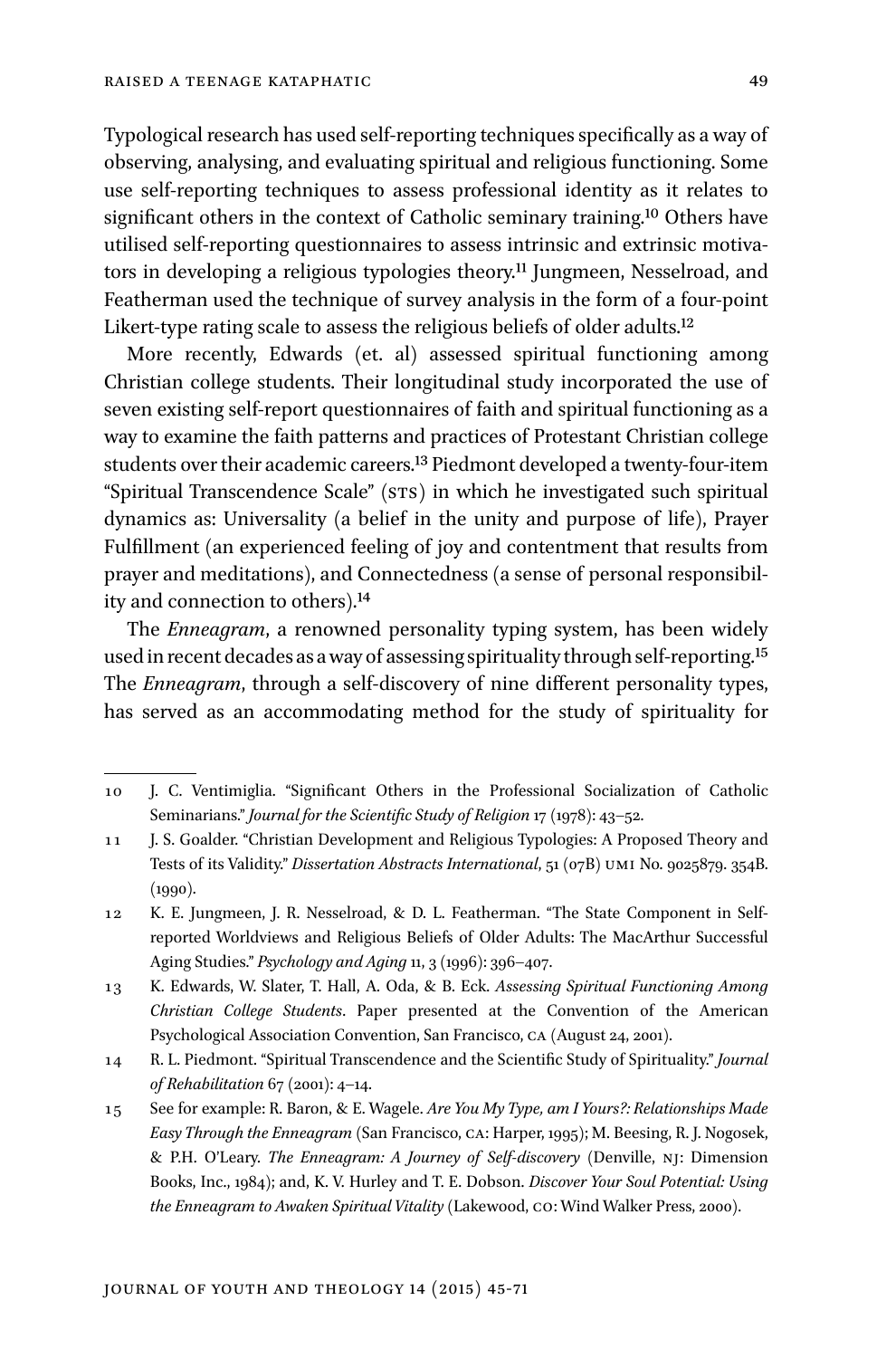researchers, pastors, and counsellors, as well as serving as a practical tool in assisting individuals to better understand patterns and behaviours in expressed spirituality.

Urban T. Holmes III, of particular interest, developed a phenomenological model of spirituality, delineating a concise overview of key concepts characteristic of Eastern and Western Christian traditions.16 Using a two-scaled model referred to as the "Circle of Sensibility," Holmes provides a user-friendly model of understanding Christian spirituality, which is represented diagrammatically along horizontal and vertical axes, (see Figure 1).



Figure 1 *The Circle of Sensibility*

<sup>16</sup> Urban T. Holmes. *A History of Christian Spirituality: An Analytical Introduction* (Harrisburg, pa: Morehouse Publishing, 1980, 2002).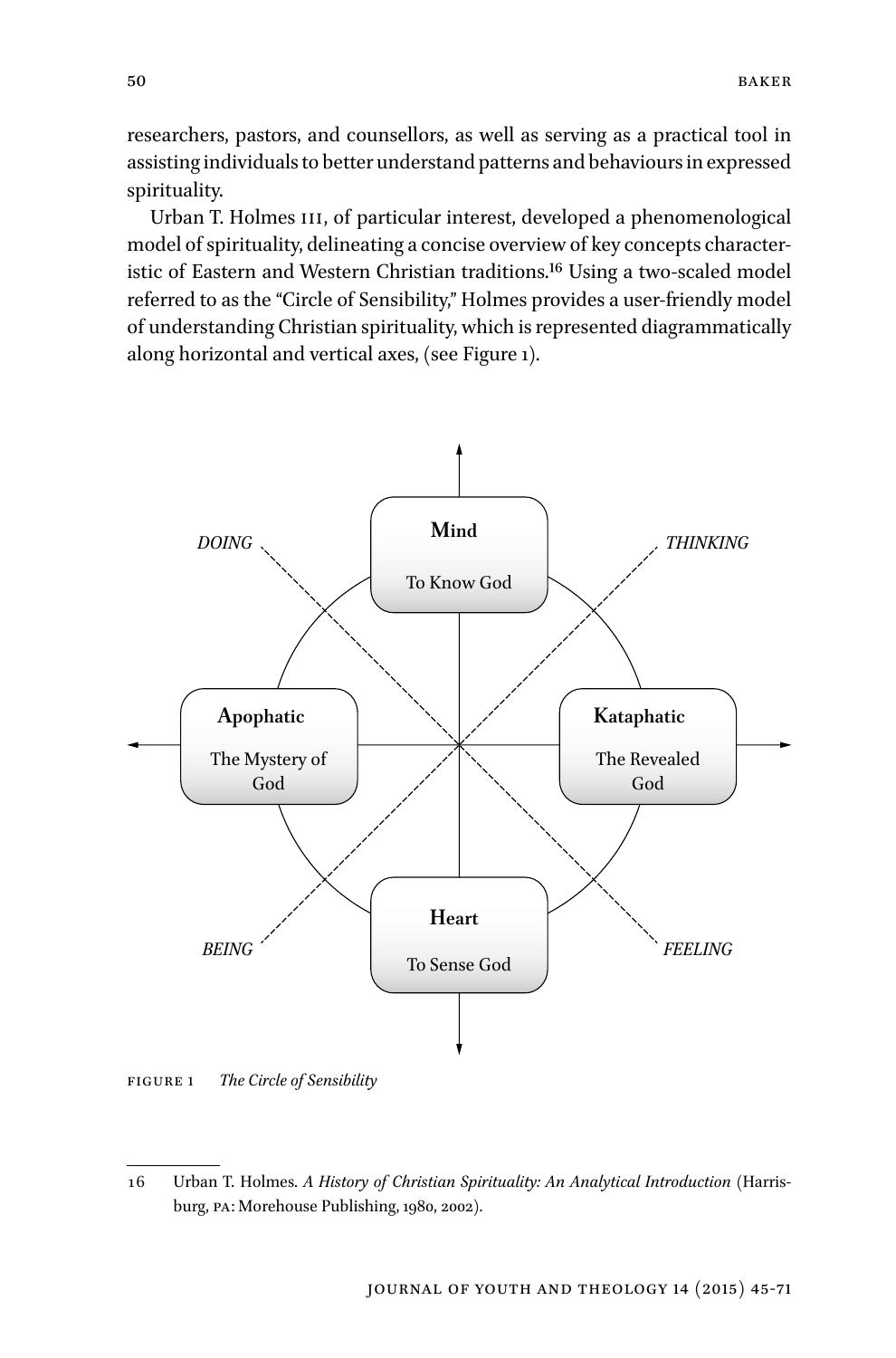According to spiritual type theory, within the Circle of Sensibility it is possible to locate every Christian type of spirituality. Imagine four points on a compass. The horizontal (East/West) axis represents the *apophatic* and *kataphatic* scale. By way of definition, "apophatic" and "kataphatic" originate in the Greek (*apophatikos* and *kataphatikos*), meaning "negation" and "affirmation" respectively. In historical theological terms, Kataphaticism has been associated within the domain of positive theology and Apophaticism within negative theology.

Kataphatic spirituality describes the revealed God. The kataphatic way makes use of words, symbols, and images to relate to and describe God. The kataphatic advocate uses images and symbols in speaking about one's relationship and union with God. Kataphaticism "…underscores that God Himself has had a history and that the way to Him is through that history."17

At the other end of the horizontal axis is the apophatic way, a type of spirituality that describes the mystery of God. The apophatic seeks to understand and relate to God through silence, going beyond images and words to mystical union. The apophatic way is one of darkness, emptiness, and the negation of images. Apophaticism "…underscores in an unusually powerful way that the human heart is satisfied by nothing other than God."<sup>18</sup> Apophaticism "points to the ever-greater God, a God greater than our hearts, the ineffable, the Nameless, utter Mystery, who can be loved only because he has first loved us."19 Apophatic theology and kataphatic theology are both evidenced in a wide variety of Christian literature.20

The vertical (North/South) axis represents the *mind* and *heart* scale. At one end of the axis is an illumination of the mind, a thinking, cognitive, intellectual-oriented type of spirituality. The other end of the vertical axis is an

19 Ibid, 422.

<sup>17</sup> H. D. Egan. "Christian Apophatic and Kataphatic Mysticisms." *Theological Studies* 39, (1978): 424.

<sup>18</sup> Ibid, 422.

<sup>20</sup> Two classic works in particular typify the orthodox Christian traditions of apophatic and kataphatic theology and practice. On the apophatic side of the scale, the fourteenthcentury devotional classic *The Cloud of Unknowing*, whose author remains unknown, provides an excellent example of apophatic thought. The Cloud "urges forgetting and unknowing in the service of a blind, silent love beyond all images, thoughts, and feelings – a love which gradually purifies, illuminates and unites the contemplative to the Source of this love" (See Egan, 1978, 413). On the kataphatic end of the spectrum the *Spiritual Exercises* of Ignatius of Loyla, written in the sixteenth-century, presents a highly structured symbolic-image oriented approach to spirituality that continues to the present (See also, Kenneth Boa. *Conformed to His Image: Biblical and Practical Approaches to Spiritual Formation* (Grand Rapids, mi; Zondervan, 2001), 495).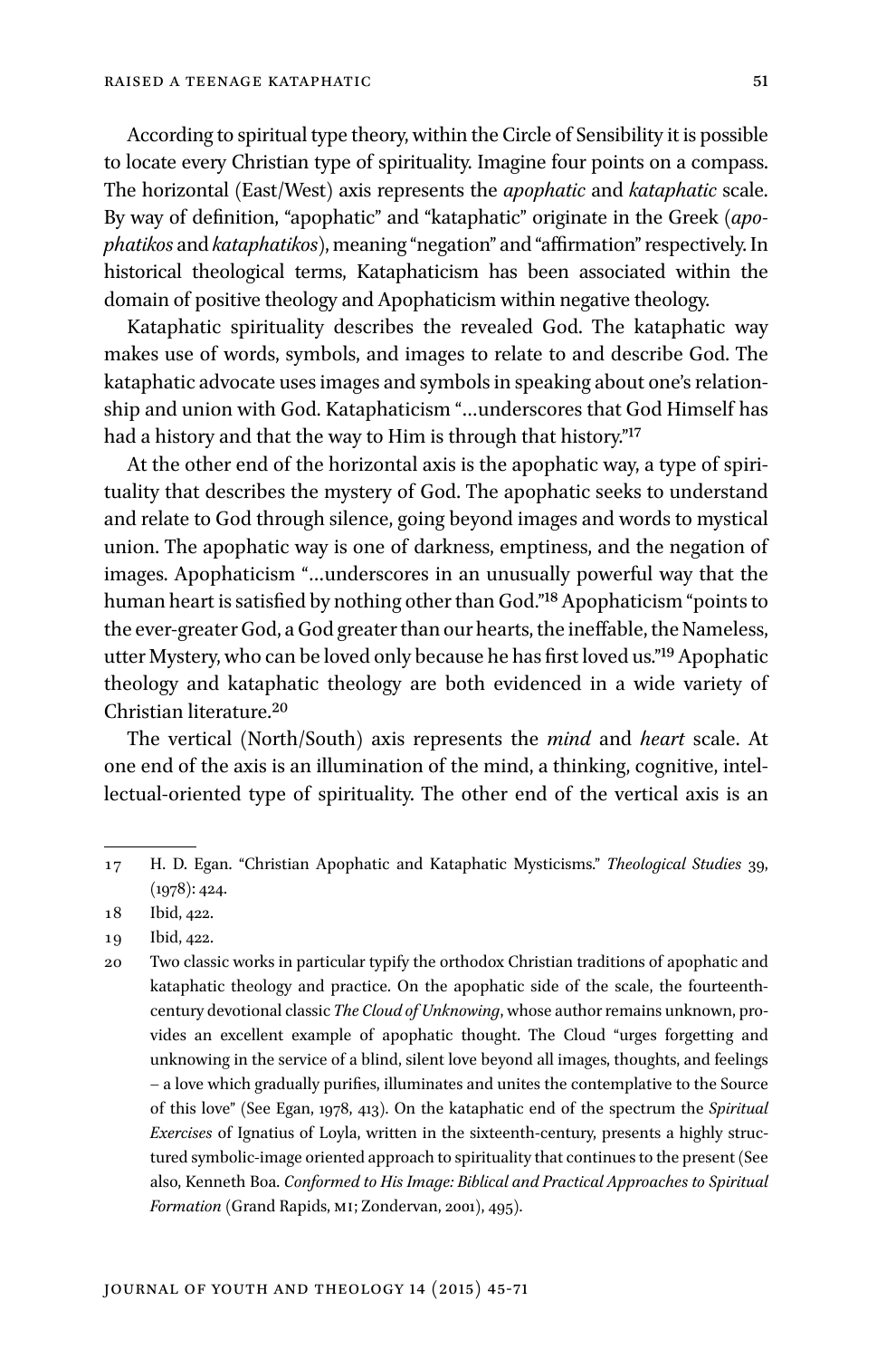illumination of the heart type of spirituality, which focuses on feeling, sensation, and emotion.

The Circle of Sensibility helps us define the variety of approaches and postures to faith formation and spiritual growth, creating an open dialogue within the person, and with those in the community of faith, as both seek to understand and understand their experiences with God.<sup>21</sup> Alternatively, as Ware states, "It provides a tool and a method by which to conceptualise and name spiritual experience within a basic framework."22

Sager, building on Holmes' work, developed an assessing tool utilising the Circle of Sensibility in evaluating individual tendencies toward a particular type of expressed spirituality.<sup>23</sup> When Sager's preferred spirituality type inventory is administered, individuals become aware of dominant trends in their expressed spirituality in one of the four spirituality type quadrants (e.g., Apophatic/Mind, Apophatic/Heart, Kataphatic/Mind, Kataphatic/Heart). Sager's assessment has proved helpful in gaining a deeper understanding of preferred spirituality types.24

Corinne Ware further applied both Holmes' and Sager's typology of spirituality to personal and congregational expressions of faith.25 She developed what is called "The Spirituality Wheel," which provides a helpful picture-model of contrast and comparison of personal experiences, as they exist within the context of corporate worship, to a preferred type of spirituality. Ware's theory is built on the premise that when individuals compare themselves to others in the context of communal experiences, they are capable of recognising their own unique faith patterns and/or preferences.<sup>26</sup> Ware, in addition to Holmes and Sager, provides greater viability to the potentialities and empirical uses of spiritual type theory.

When spiritual typology schemata have been applied to the context of historical Christian faith, there is generally thought to be a dividing line between expressions of spirituality over time.27 Theological disagreement,

<sup>21</sup> Holmes, 5.

<sup>22</sup> Corinne Ware. *Discover your Spiritual Type: A Guide to Individual and Congregational Growth* (New York, ny: The Alban Institute, 1995), 7.

<sup>23</sup> Allen Sager. *Gospel-centered Spirituality: An Introduction to our Spiritual Journey* (Minneapolis, mn: Augsburg Fortress, 1990).

<sup>24</sup> Ibid, 31.

<sup>25</sup> Corinne Ware. *Discover your Spiritual Type*.

<sup>26</sup> Ibid, 35.

<sup>27</sup> H.F. Wit, de. *The Spiritual Path: An Introduction to the Psychology of the Spiritual Traditions* (Pittsburgh, pa: Duquesne University press, 1994, 1999). Trish Greeves. "Nurturing Spirituality in the Local Church." *Clergy Journal* 78, 5 (2002): 5–7.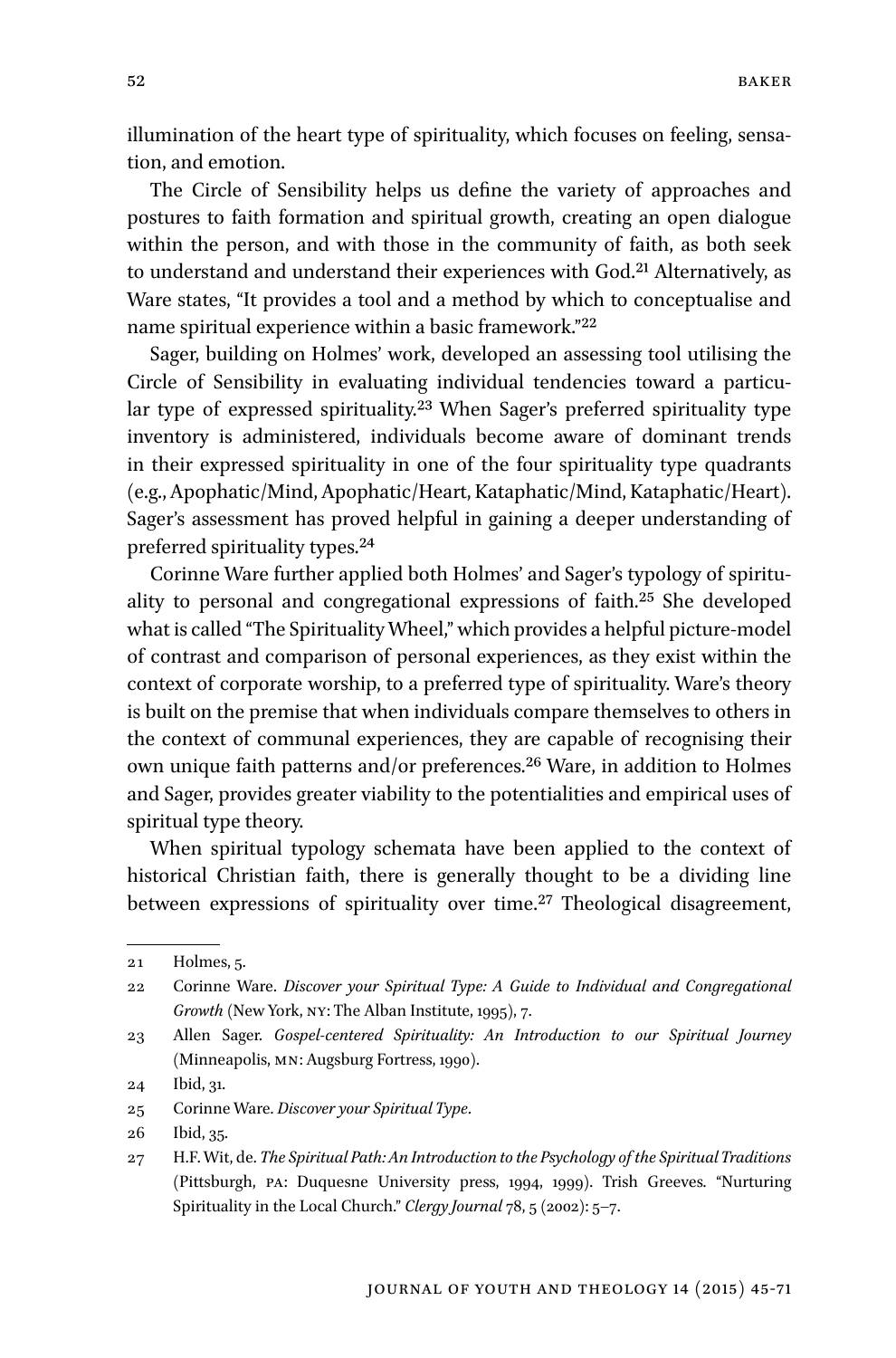religio-political posturing, ecclesiastical disparity, and institutional-bound training have only exacerbated the extent of these differences. Consequently, the sentiment *typically* shared by Protestants, Catholics, and Orthodox Christians alike is that little or no commonality between the groups exists, rather, distinct and separate group differences. In many cases, training models have tended to provide the means by which these differences are encouraged and preserved.28

## **4 Method**

## **4.1** *Participants*

The participants in this study were selected from a conservative evangelical liberal arts Christian university in the United States of America, from the state of Oregon. Corban University is an, "…independent Christian university with more than 50 majors and programs of study including professional, liberal arts and ministries. Adult degree completion programs in business and psychology and graduate studies in education, business counseling and ministry as well as graduate teacher licensure, online and on campus."29 Corban University was founded in Phoenix, Arizona, in 1935. In 1943, the then "Phoenix Bible Institute" was turned over to the General Association of Regular Baptist Churches  $(GARBC)$ .<sup>30</sup> The university has gone through several organisational and operational changes throughout its history. The school's current denominational affiliation is loosely associated with the GARBC denomination, and is more broadly evangelical—continuing to retain conservative and Baptist doctrinal roots. Corban has drawn a broad cross-section of evangelical and mainline Protestant students to its campus in its recent history. Corban requires students to fulfill twenty-four units of Bible and theology course work, subsequently earning a Bible minor, along with each liberal arts degree.<sup>31</sup>

Spiritual type data was collected by way of convenience samples in each of the spring semesters from 2008–2014, with a total of 227 participants involved

<sup>28</sup> Greeves, "Nurturing Spirituality in the Local Church," 7. Holmes, *A History of Christian Spirituality*, 4–5.

<sup>29</sup> Corban University. "Information and Facts," *Corban University*, accessed October 25, 2014, [https://inside.corban.edu/employees /](https://inside.corban.edu/employees)university-information-facts.

<sup>30</sup> Corban University. "Picture of Our Past: Corban's History," *Corban University*, accessed October 25, 2014. [https://www. corban.edu/history.](https://www.corban.edu/history)

<sup>31</sup> Corban University. "Frequently Asked Questions," *Corban University,* accessed October 25, 2014. [https://inside.corban.edu/visitor/ frequently-asked-questions.](https://inside.corban.edu/visitor/frequently-asked-questions)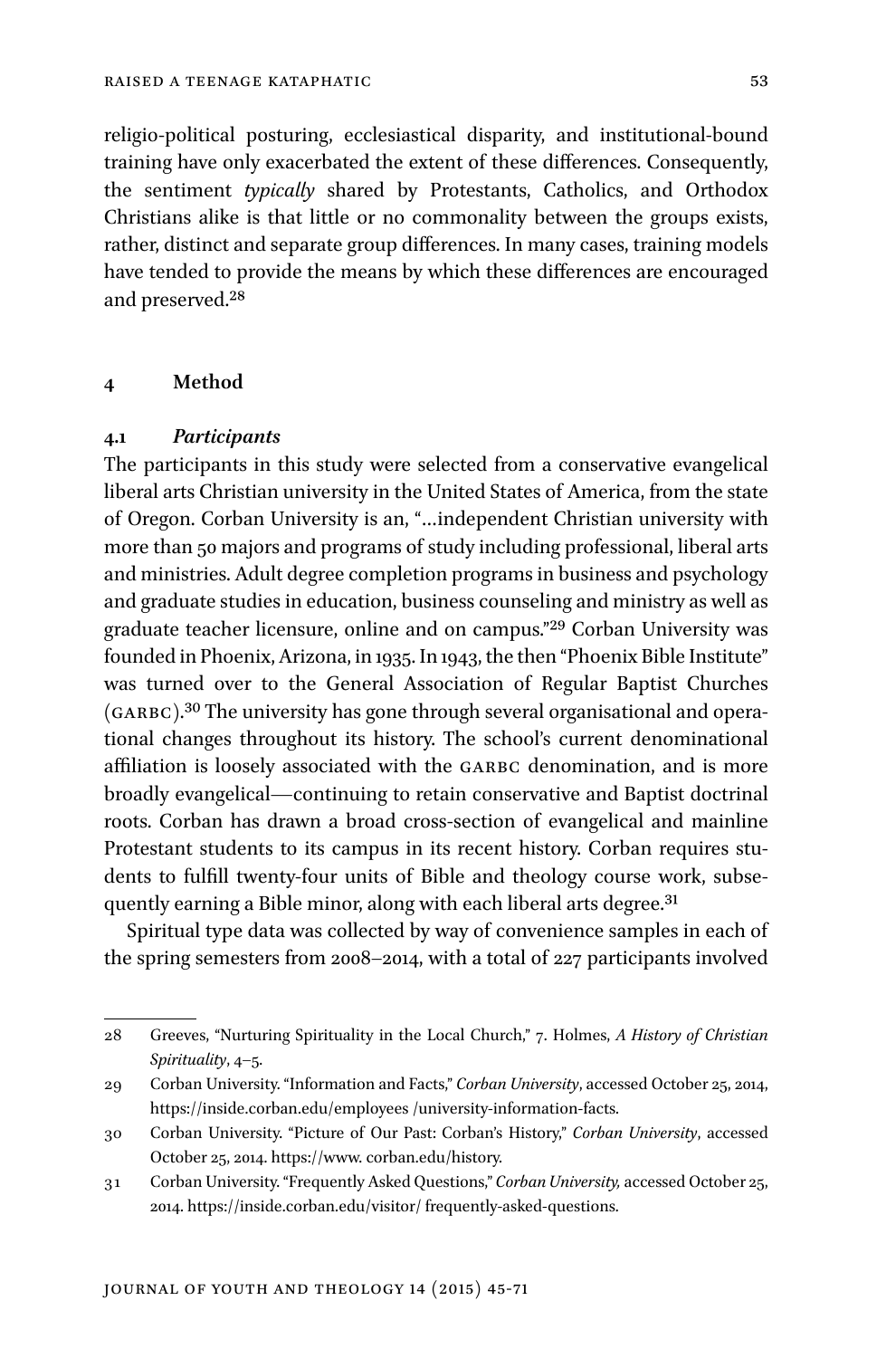in the study. All participants were enrolled in the same upper-division theology class—in the respective semester—from which the data was collected.32

The sample of 227 participants was comprised of 110 males and 117 females. The mean age for male participants was 21.3, and 21.5 for females. When asked, "How long (years/months) have you been a Christian," the average number of years/months participants self-reported was 13.20 years.<sup>33</sup> Breakdown of denominational affiliation among participants are as follow: 39% Baptist, 13% Evangelical Non-Baptist,<sup>34</sup> 44% Evangelical Non-denominational, and 4% Mainline Protestant.

### **4.2** *Procedure*

Aggregate spiritual type scores for individual participants were determined by administering a spiritual type battery assessment<sup>35</sup>—incorporating selfreporting techniques of a written narrative,<sup>36</sup> a forced-choice preferred spirituality type inventory,  $37$  and a spirituality type selector test.  $38$  A subsidiary objective of the study measured participants' perceptions of the *importance* and *frequency* of practice of twelve spiritual disciplines (e.g., study, prayer, solitude, fasting, worship, etc.).

Spiritual type data was examined by means of using coding category analysis for the written narrative portion of the assessment (Part I), and verified self-scores on the forced-choice sections of the assessment (Part II and Part III). Correlation analysis for the importance and frequency of practice of spiritual disciplines was also determined.

Participants received all three parts of the spiritual type assessment battery in an inclusive packet. In Part I, entitled "Your Spiritual Story," the written narrative section of the assessment, participants were asked to write freely on the

<sup>32</sup> th463: Biblical Spiritual Formation. *Corban University*, Salem, Oregon.

<sup>33</sup> Responding to this question required participants to determine the year and month they asked Jesus to be the Lord and Savior of their lives—making a conscious and complete commitment of faith and obedience, as a committed follower of Jesus Christ. Note: this question did not take into account when one was baptised, confirmed, or catechised into a particular church or denomination.

<sup>34</sup> For example: Presbyterian, Evangelical Free, Foursquare, Assembly of God, Christian & Missionary Alliance, etc.

<sup>35</sup> Samuel Baker. *Spiritual Type Assessment: Basic* (2003).

<sup>36</sup> Ibid, Part I, "Your Spiritual Story."

<sup>37</sup> Ibid, Part II, "Preferred Spiritualty Type Inventory." Used and adapted by permission, from: Sager. *Gospel-Centered Spirituality*, 32–35.

<sup>38</sup> Ibid, Part III, "Spirituality Selector Test." Used and adapted by permission, from: Corinne Ware. *Discover Your Spiritual Type*, 124–131.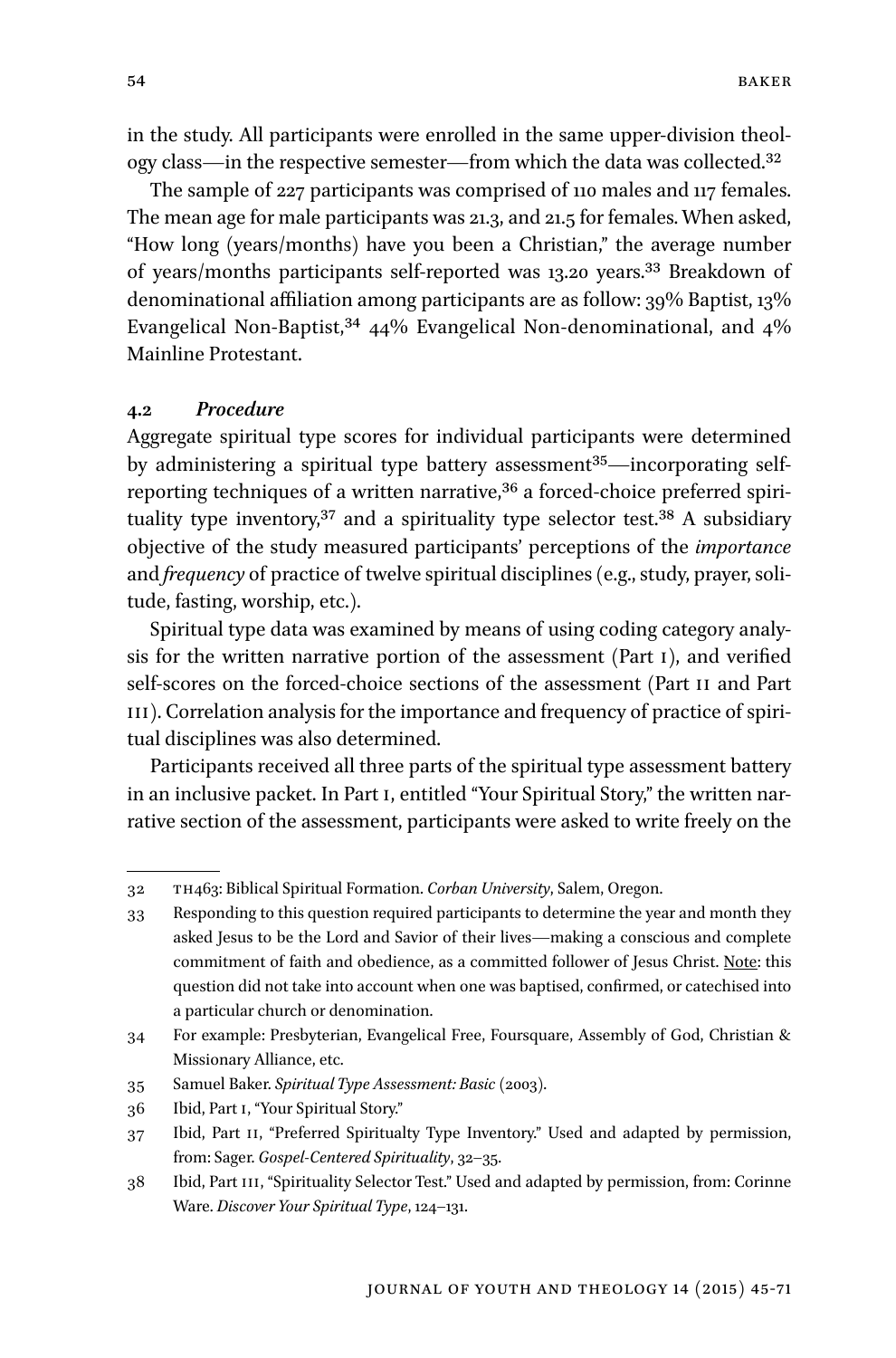subject of their self-perceived spirituality. Participants were given no other guidance beyond the initial set of instructions. In this way, Part I serves as a free-response, open-ended type of question, to which participants were asked to compose an answer.39 Data collected from the narrative sections of the battery was obtained, specifically crosschecking uniformity measures in Parts II and III of the assessment.

Analysis of the narrative section was carried out by means of coding category analysis.40 The coding categories for Part I are based upon patterns and regularities inherent in, and characteristic of, spiritual type theory, and the four spiritual types found in the Circle of Sensibility model. The following breakdown examples the types of key words, ideas, patterns, expressions and self-reported typological identifiers utilised in the coding analysis:

Kataphatic/Mind (km):

- $\cdot$  Major Identifiers = Sacramental, Symbol, Image
- • Primary Aim to understand and fulfill vocation in the world
- • Belief, Doctrine, Thinking
- Theology, Study
- • Fulfilling understanding/purpose in life
- Prayer leading to insight

Kataphatic/Heart (kh):

- • Major Identifiers = Enigmatic, Filling, Spirit-Lead
- $\cdot$  Primary Aim = to achieve holiness of life
- • Born Again, Holiness, Feeling
- • Worship, Expressiveness
- • Evidencing holiness of life
- Prayer leading to passion

## Apophatic/Heart (ah):

- • Primary Identifiers = Mystical, Transcendence, Loss
- Primary Aim = to be united with God

<sup>39</sup> For further description of free-response, open-ended narrative analysis, refer to: C.M. Charles and C.A. Mertler. *Introduction to Educational Research*, 4th ed. (Boston, ma: Allyn & Bacon, 2002), 269.

<sup>40</sup> See for example: R.C. Bogdan and S.K. Biklen. *Qualitative Research for Education: An Introduction to Theory and Methods* (Needham Heights, ma: Allyn and Bacon, 1992).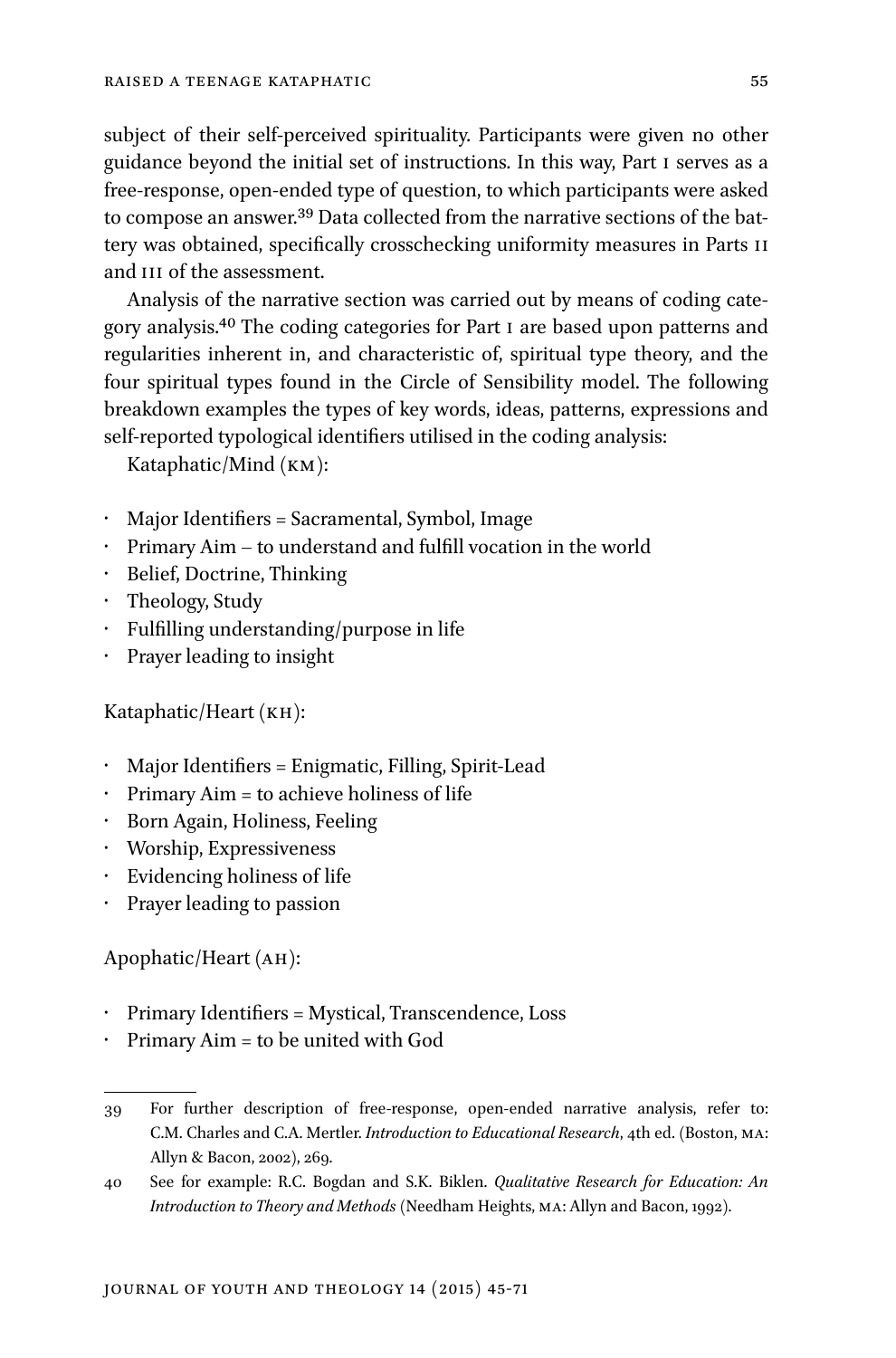- Contemplate, Ascetic, Being
- **Inner Peace, Quiet**
- Moving toward union with God
- Prayer leading to presence

Apophatic/Mind (am):

- Primary Identifiers = Apostolic, Authority, Obedience
- $\cdot$  Primary Aim = to obey God's will completely
- • Action, Justice, Doing
- • World Peace, Relevance
- • Duty and obedience to God's will
- Prayer leading to action

Written narratives where compared against the coding categories established for the study, and an independent spiritual type scores was obtained for each participant based upon recurring words, phrases, and themes found in one of the four spiritual type quadrants. Thus, participants involved in this study who obtained a determinately summarised rate of 75 percent on Part I of the assessment were suitably assigned a spiritual type score within one of the four major spiritual type quadrants. In other words, "hits" within the category needed to sufficiently represent 75 percent of the overall narrative's emphasis of one type, against the other three. If the 75 percent cut-off rate did not reveal definitive patterns and expressions of spirituality associated within a coding category, a spiritual type score was not given. In the rare case a participant did not receive a spiritual type score for Part I, it most commonly had to do with the participant's insufficiency to provide clear and adequate information related to their personal story of spirituality (e.g., a participant who only wrote one or two sentences at most, lacking comprehensible detail), or wrote nothing at all.

Part II of the assessment utilised the "Preferred Spirituality Type Inventory." The Preferred Spirituality Type Inventory contains 44 forced-choice items divided across four subsets of paired couplings (subsets A, B, C, and D). Participants were asked to read sets of paired couplings across the page, and then circle the sentence in each coupling that comes closest to describing preferences and habits in their spiritual experience. Participants were asked to answer all questions. In the case that more than one answer applied to how a participant felt, they were instructed to choose only one answer for each pairing.

Combining scores found in subsections A & B and C & D revealed composite spiritual type scores for each participant on Part II of the assessment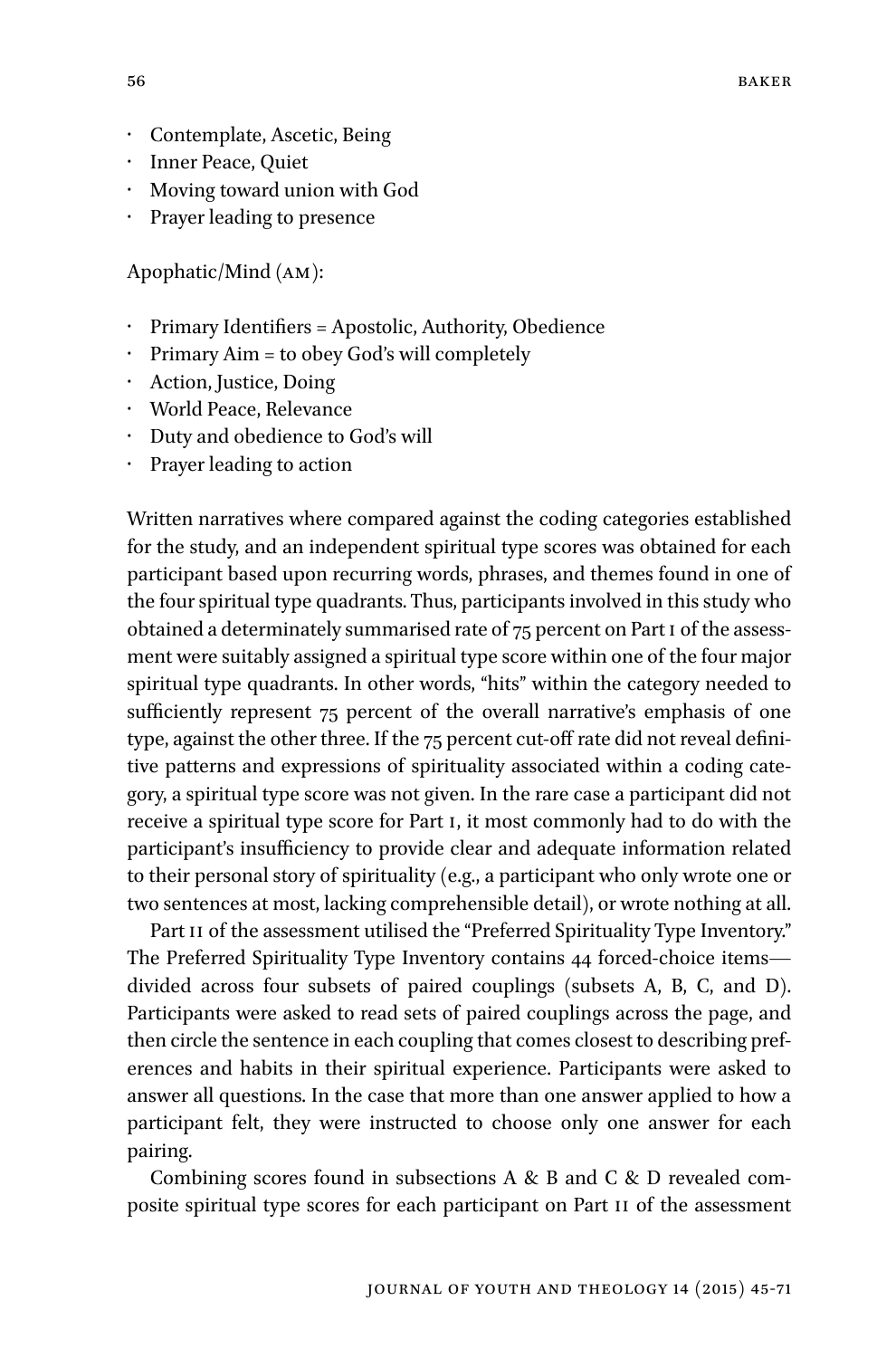(e.g., K-/M-, A+/H-, K+/H-, A-/M+, etc.). There are a total of 36 possible outcomes of composite scores. "Positive" scores obtained on both axes (e.g.,  $K+ / M+$ ,  $K+ / H+$ ,  $A+ / M+$ ,  $A+ / H+$ ) indicated a tendency in spiritual patterns and expressions of the respondent toward the extreme of a given spiritual type quadrant.41 "Negative" scores on both axes (e.g., K−/M−, K−/H−, A−/M−, A−/H−) indicated a tendency in spiritual patterns and expressions on the part of the respondent to be receptive to the diagonally adjacent, or parallel quadrant's expressed patterns of spirituality, as well as those found in their own. Variations between the extremes occur as scores reflect both positive and negative mixings between the two axes.

Part III of the assessment battery included the "Spirituality Type Selector Test." The Spirituality Type Selector Test contains twelve groups of statements regarding corporate and personal expressions of spirituality. The purpose of the test is to "draw a picture" of one's experience of corporate worship in comparison with their personal style of spirituality.42 Each of the twelve groups in the test contains four statements; each corresponding to a particular facet of spirituality as related the four quadrants of spiritual types found within the Circle of Sensibility. Participants were first asked to read through each group of statements and select the statement(s) that best describe their experience with their place of worship group. Participants were then asked to go back through the same group of statements a second time, choosing statements that describe their personal preferences of spiritual experience.

Obtaining a spiritual type score for individual participants in Part III of the assessment consisted of simply counting the number of responses to the *place of worship* and *personal* "wheels," and then assigning a spiritual type score to the quadrant with the greatest number of responses (e.g.,  $K/M$ ,  $K/H$ ,  $A/H$ ,  $A/M$ ). In this way, a self-representative and visual score was obtained for individual participants. In rare cases, participant scores resulted in a "tie" between quadrants (i.e., an equal number of responses in two or more quadrants). In the event a tie occurred, participant scores were adjusted according to displayed tendencies along the horizontal and vertical axes. In other words, participants tend to express their spirituality one way or the other toward kataphatic/apophatic and mind/heart extremes. If, however, there was no way of adjusting a participant's score along either the horizontal or vertical axes, then a "combination score" was assigned to the participant for Part III of the assessment.

A subsidiary objective of the study calculated the importance and frequency of practice of spiritual disciplines by the participants involved in the study. By

<sup>41</sup> See Sager and Westerhoff.

<sup>42</sup> Ware, 49.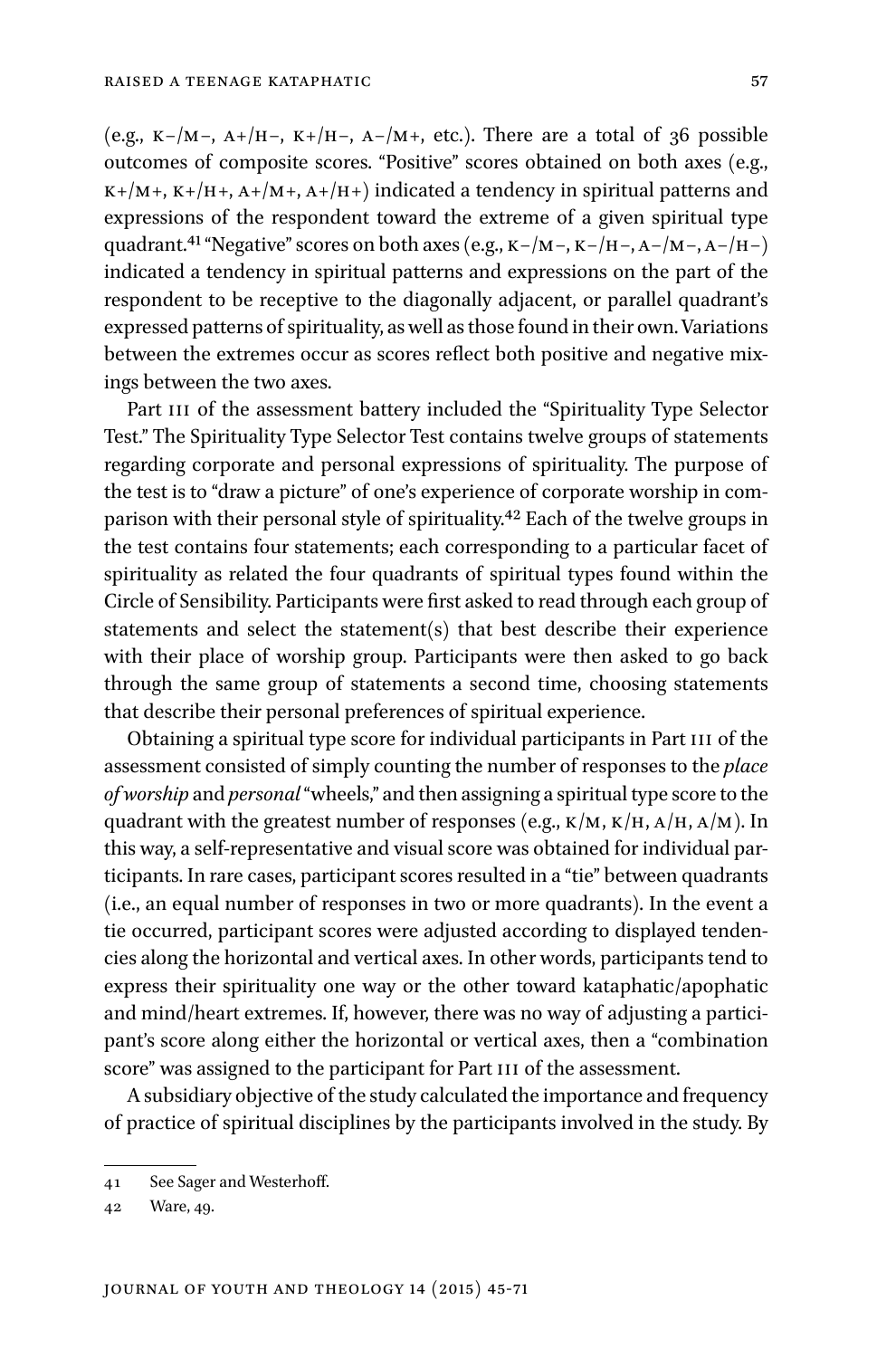definition, "The spiritual disciplines are those personal and corporate disciplines that promote spiritual growth. They are the habits of devotion and experiential Christianity that have been practiced by the people of God since biblical times."43 As Willard notes, "The disciplines are activities of the mind and body purposefully undertaken, to bring our personality and total being into effective cooperation with the divine order."44 In simple terms, spiritual disciplines can be considered a form of "holy habits."45 Spiritual type theorists speak of a disciplined life in the context of patterns and expressions of spirituality as well.46 For example, Westerhoff states:

We all need to develop a life lived in a rhythm of daily prayer, study, work, and leisure. We need to worship in community and alone regularly. We need to learn to live with greater simplicity and with deep compassion. We need to live self-critical lives to ensure that our spiritual life (our relations with God) is resulting in a moral life (a healthy relation with our true self, all other persons, and the whole of creation). Most of all, when faced with the difficulties of life, we need to maintain stability in our exterior life and focus on change in our interior life. The spiritual life necessarily comes first. If that is the case, we each will need to develop spiritual discipline to sustain it.47

There is no traditional or historically comprehensive list of spiritual disciplines, though advocates have compiled their own sets of lists.48 For example, Richard Foster speaks of "inward," "outward," and "corporate" disciplines. The inward disciplines consist of: meditation, prayer, fasting, and study of the Bible. The outward disciplines consist of: simplicity, solitude, submission, and service. In addition, the corporate disciplines are: confession, worship, guidance, and celebration.<sup>49</sup>

<sup>43</sup> Donald Whitney. *Spiritual Disciplines for the Christian Life* (Colorado Springs, co: NavPress, 1991), 15.

<sup>44</sup> Dallas Willard. *The Spirit of the Disciplines: Understanding How God Changes Lives* (New York, ny: HarperCollins, 1988), 68.

<sup>45</sup> Kenneth Boa. *Conformed to His Image: Biblical and Practical Approaches to Spiritual Formation* (Grand Rapids, mi: Zondervan, 2001), 78.

<sup>46</sup> See for example, Sager, *Gospel-Centered Spirituality*, 129–133; Ware, *Discover Your Spiritual Type,* 101–107; and John Westerhoff. *Spiritual Life: The Foundation for Preaching and Teaching* (Louisville, ky: Westminster John Knox Press, 1994). Most notably, Westerhoff advocates the specific disciplines of: Practicing the Presence, Journaling, Spiritual Friendship, and *Lectio Divi*na, 68–73.

<sup>47</sup> Westerhoff, 74.

<sup>48</sup> See for example: Adele Calhoun. *Spiritual Disciplines Handbook: Practices That Transform*  Us (Downers Grove, IL: InterVarsity Press, 2005).

<sup>49</sup> Richard Foster. *Celebration of Discipline* (New York, ny: Harper & Row, 1988), 13–19.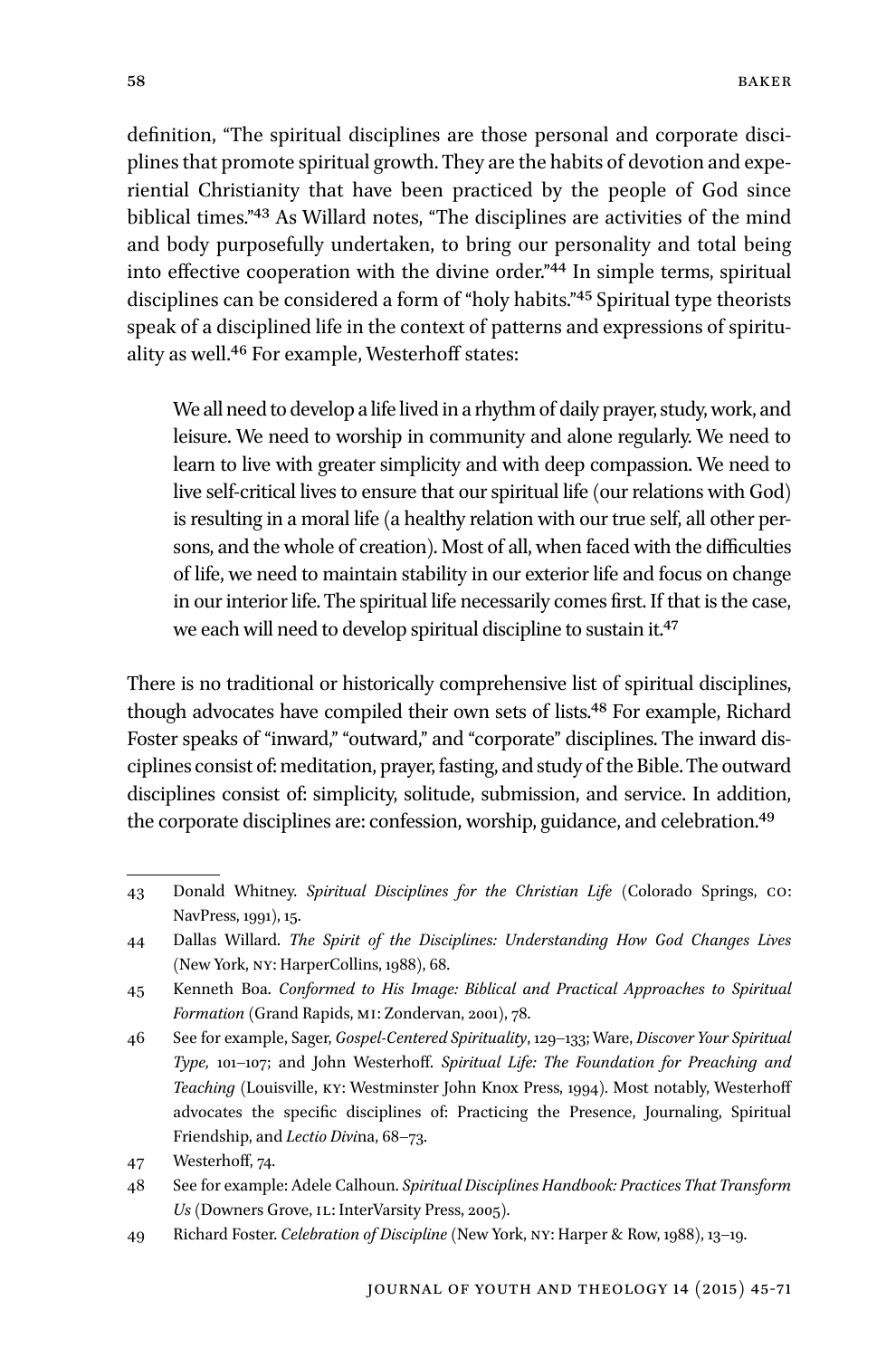Whatever list may be adopted, it is apparent spiritual disciplines should be viewed as a means to an end in understanding and expressing spirituality. In other words no individual disciplines serves as an end in itself, but rather as means to the end of a deeper engagement with God.<sup>50</sup> Therefore, "...it would be a mistake to claim that every follower of Christ should practice all of these disciplines in a consistent or rigorous way. Some will be more essential… at one time, and some... at other times."<sup>51</sup> Thus, the objective for this part of the study was to merely assess the importance and frequency of practice of spiritual disciplines by the participants involved in the study. The specific spiritual disciplines utilised in this portion of the study were: Solitude/Silence, Prayer, Journaling, Bible Study, Meditation, Fasting, Guidance/Direction, Contemplation, Stewardship, Worship/Celebration, Service, and Witness/Evangelism.

The study assumed participants to have a general understanding, both definitional and functional, of the spiritual disciplines. Therefore, Likert-type ratings were assigned according to importance and frequency of practice. For the *importance* ranking, the ratings were:  $i = not$  important at all,  $i = 2$  somewhat important, 3 = neutral/unsure, 4 = important, and 5 = very important. For the *frequency of practice* ranking, the ratings were:  $1 = not$  at all,  $2 = as$  often as possible,  $3 = occ$ sionally,  $4 =$  routinely,  $5 =$  every day. Rankings for all participants was verified, and means and ranks were computed for participants' rating of importance and frequency of practice of individual spiritual disciplines (see table below).

#### **5 Results**

Descriptive statistics and distribution of adjusted spiritual type scores of participants are reported in Table 1 and Figure 2. 92 participants (51 male, 41 female) obtained adjusted spiritual type scores of  $K/M$  (kataphatic/mind), reflecting 40% of the total sample ( $\underline{N}$  = 227). 109 participants (49 male, 60 female) obtained adjusted spiritual type scores of  $K/H$  (kataphatic/heart), reflecting 48% of the total sample. 11 participants (5 males, 6 female) obtained adjusted spiritual type scores of  $A/H$  (apophatic/heart), reflecting 5 % of the total sample. 15 participants (5 males, 10 female) obtained adjusted spiritual type scores of  $A/M$  (apophatic/mind), reflecting  $7%$  of the total sample.

A subsidiary objective of the study was to determine the importance and frequency of practice of spiritual disciplines by participants. Participants ranked twelve spiritual disciplines according to their importance (ranging

<sup>50</sup> Willard, 79.

<sup>51</sup> Ibid, 82.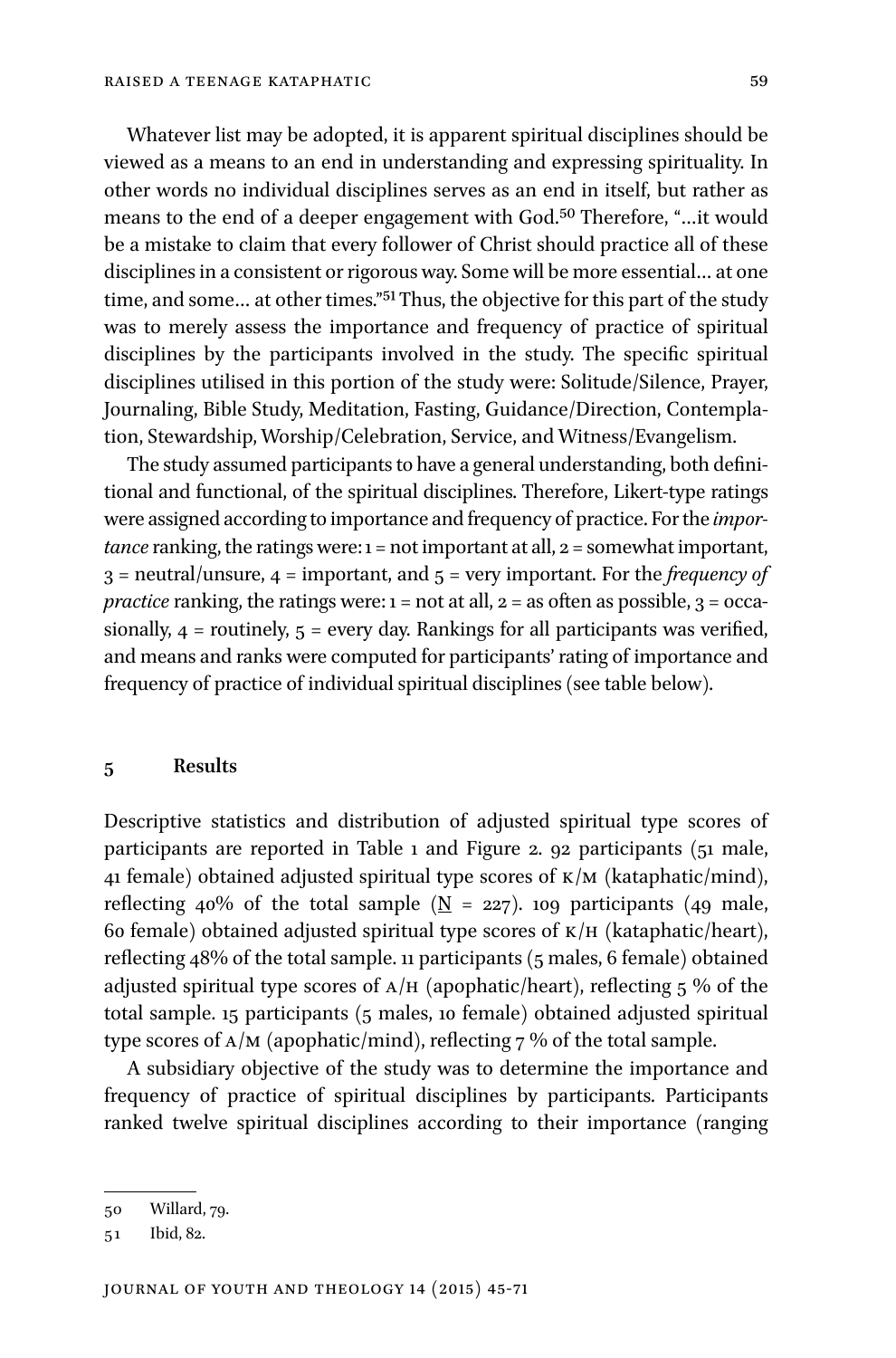| TABLE 1 | Descriptive Statistics of Spiritual Type Scores |
|---------|-------------------------------------------------|
| .       |                                                 |

| <b>Spiritual Type</b> | Frequency       | Percentage      | Total  |
|-----------------------|-----------------|-----------------|--------|
| K/M                   | Males $-51$     | Males $-22\%$   | $40\%$ |
| Kataphatic/Mind       | Females $-41$   | Females $-18%$  |        |
| K/H                   | Males $-49$     | Males $-21\%$   | 48%    |
| Kataphatic/Heart      | $F$ emales – 60 | Females $-27%$  |        |
| A/H                   | Males $-5$      | Males $-2\%$    | $5\%$  |
| Apophatic/Heart       | Females $-6$    | Females – $3\%$ |        |
| A/M                   | Males $-5$      | Males $-5\%$    | $7\%$  |
| Apophatic/Mind        | $F$ emales – 10 | Females $-5\%$  |        |

| $A/M - Apophatic/Mind$                                                                                                                        | K/M - Kataphatic/Mind                                                                                                                    |  |
|-----------------------------------------------------------------------------------------------------------------------------------------------|------------------------------------------------------------------------------------------------------------------------------------------|--|
| ನೆನೆನೆನೆ<br>$\begin{array}{c} \texttt{Q} \texttt{Q} \texttt{Q} \texttt{Q} \texttt{Q} \texttt{Q} \texttt{Q} \texttt{Q} \texttt{Q} \end{array}$ | 00000000000000000000<br>ようろうろうろうろうろろろろろろろろろる<br>♂♂♂♂♂♂♂♂<br>99999999999999999999<br><b>₽₽₽₽₽₽₽₽₽₽₽₽₽₽₽₽₽₽₽₽₽</b>                         |  |
| $A/H - Apophatic/Heart$                                                                                                                       | K/H - Kataphatic/Heart                                                                                                                   |  |
| ඊඊඊඊඊ<br>QQQQQ                                                                                                                                | 1111111111111111111111111<br>v33333333333333333333<br>444444444<br>999999999999999999999<br>♀9999999999999999999<br>♀9999999999999999999 |  |

Figure 2 *Distribution of Spiritual Type Scores*

from  $1 = Not$  Important at All, to  $5 = Very$  Important) and frequency of practice (ranging from  $1 = Not$  at All, to  $5 = Every$  Day) and for the frequency of practice (ranging from  $i = Not$  at all,  $i = As$  often as possible,  $i = 3$  = Occasionally,  $i = 4$ Routinely, to  $5$  = Every day). Descriptive statistics in the form of mean and rank  $(1 = low, to 12 = high)$  for each spiritual discipline's importance and frequency of practice by participants ( $N = 227$ ) are presented in Table 2 and Figure 3.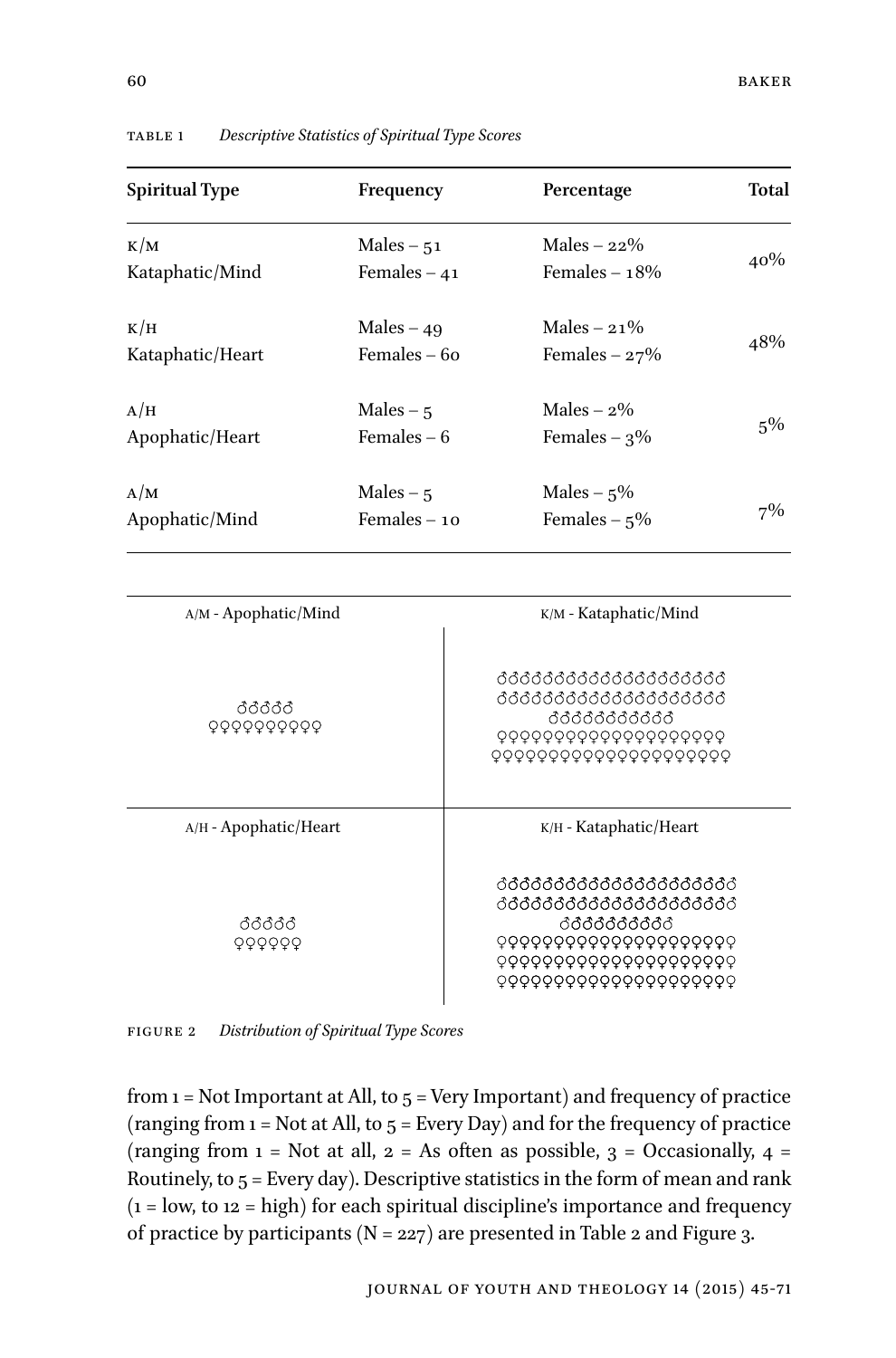#### RAISED A TEENAGE KATAPHATIC 61

| <b>Spiritual Discipline</b> | Importance     | <b>Frequency of Practice</b> |  |
|-----------------------------|----------------|------------------------------|--|
|                             | (Mean & Rank)  | (Mean & Rank)                |  |
| Solitude & Silence          | $3.64 - 9$     | $3.02 - 8$                   |  |
| Prayer                      | $4.85 \sim 1$  | $4.48 \sim 1$                |  |
| Journaling                  | $3.14 \sim 11$ | $2.86 - 9$                   |  |
| <b>Bible Study</b>          | $4.67 \sim 2$  | $3.93 \sim 3$                |  |
| Meditation                  | $3.43 \sim 10$ | $2.70 \sim 10$               |  |
| Fasting                     | $2.61 \sim 12$ | $1.82 - 11$                  |  |
| Guidance/Direction          | $4.32 - 6$     | $3.93 \sim 3$                |  |
| Contemplation               | $3.71 - 8$     | $3.33 - 6$                   |  |
| Stewardship                 | $4.11 \sim 7$  | $3.55 \approx 5$             |  |
| Worship/Celebration         | $4.62 \sim 4$  | $4.07 \sim 2$                |  |
| Service                     | $4.56 - 5$     | $3.84 \sim 4$                |  |
| Witness/Evangelism          | $4.65 \sim 3$  | $3.11 \sim 7$                |  |

Table 2 *Descriptive Statistics of Importance & Frequency of Practice of Spiritual Disciplines*



Figure 3 *Descriptive Comparison of Importance & Frequency of Practice of Spiritual Disciplines*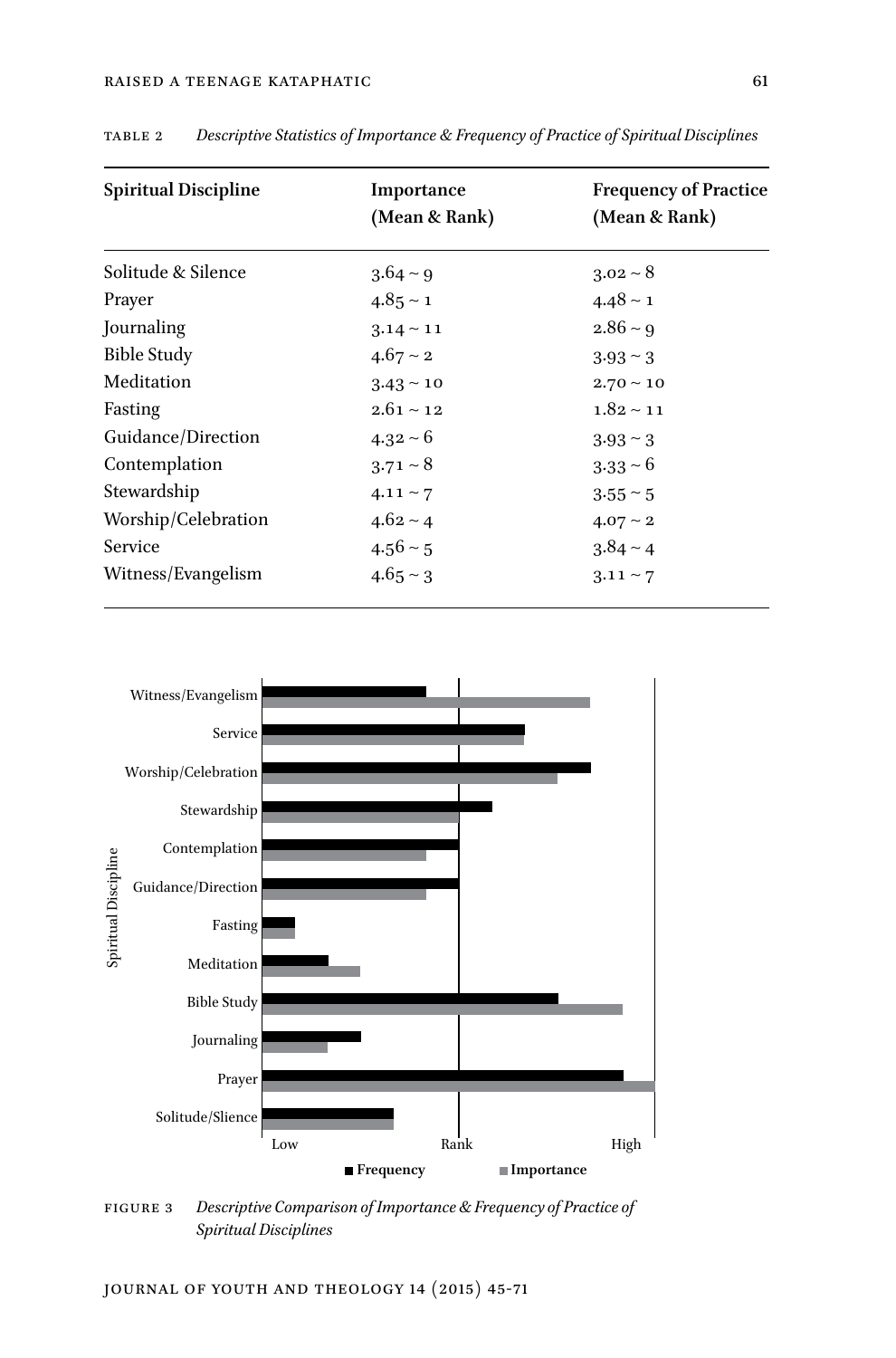#### **6 Discussion**

#### **6.1** *Spiritual Type Outcomes*

Of the 227 participants who participated in this study, adjusted scores revealed spiritual types' representative of all four quadrants in the Circle of Sensibility. The four types, when assessing groups of individuals, have been reported by other researchers as well.52 A higher percentage of scores was represented in the  $K/M$  (kataphatic/mind) and  $K/H$  (kataphatic/heart) quadrants (40% and 48%) for participants. Moreover, lower percentages of scores was represented in the  $A/H$  (apophatic/heart) and  $A/M$  (apophatic/mind) quadrants (5% and 7%).

For the  $K/M$  participants, self-reported data was oriented to  $K/M$  spiritual type patterns and expressions of faith: daily involvement in Bible reading, seeking spiritual insight from intellectual and scholarly pursuits, looking for spiritual guidance from classroom and learning interactions, seeking God's will through meditation and what is revealed in selected passages of the Bible and observing ecclesiastical practices (e.g., Bible study, prayer meetings, campus related small group study and discipleship, participation in "Lord's Supper," etc.).

The data regarding prayer for  $K/M$  spiritual types revealed participants to be uniformly involved in sacramental symbol-oriented types of activities in their prayer life. This was articulated in a variety of ways in the written narratives: learning theology and doctrine in class, attending chapel, participating in Bible studies on/off campus, and praying with the Psalms and other biblical passages. The data also revealed a high concentration of spiritual effort in the area of cognitive-thinking oriented patterns found within the traditional  $K/M$ type. One participant noted, "I find prayer exhausting at times… Peace can be found through prayer of course, but more often than not I feel compelled to pray more for others than for myself. I find prayer lists to be helpful and keep me on task."

The data from participants receiving adjusted spiritual types scores of  $K/H$ disclosed emphases focused on sensate patterns and expressions of faith: celebration of expressive worship—especially in chapel services, sharing my spiritual journey with others, times of personal examination and a desire to seek God through personal holiness. By way of example, one participant stated, "I would like to say I express my love to God the most through song, but I think

<sup>52</sup> See Paul Bosch. "I was a teenage Kataphatic." *Paul Bosch's Worship Workbench*, Essay 24 (January, 1999), accessed October 17, 2002. [http://www.worship.ca/docs/ww24.html.](http://www.worship.ca/docs/ww24.html) Sager, *Gospel-Centered Spirituality*. Ware, *Discover Your Spiritual Type*.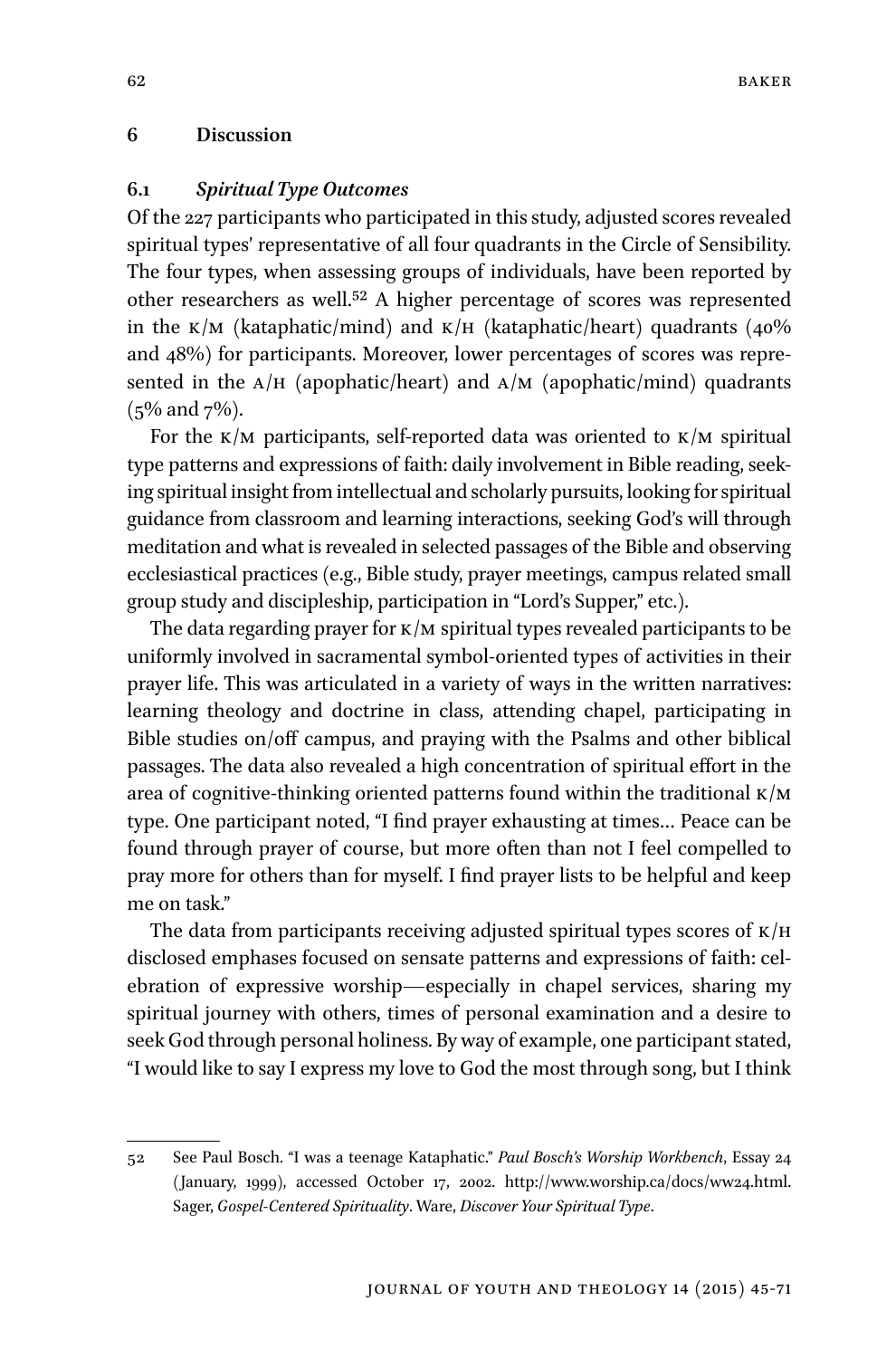it leans more heavily to the way I interact with people. God has given me the gift of love and compassion for people in my life."

The data also revealed that for  $K/H$  participants' prayer involves being fed by the Lord Jesus Christ through feeling and sensate expressions. Westerhoff maintains prayer for the  $K/H$  type entails: clapping, touching, body movement, shouting, and the free expression of emotion.53 The written narrative data for  $K/H$  participants disclose these kinds of kinesthetic self-expressions. One participant expressed it this way: "I tend to move by body to the sound of the music [in chapel, specifically], and raise my hands if I feel led and moved by the Truths [sic] that are present in the lyrics. I often close my eyes or focus completely on the screen with the words to avoid being distracted by the worship team or anyone else that is present in the room."

For participants receiving adjusted spiritual type scores of  $A/H$ , the data revealed the following kinds of spiritual dispositions: practicing the presence of virtues, seeking the movement of the Holy Spirit, meditation and contemplation, quietness, solitude, sorrow, private time for prayer and reflection and communal engagement through campus relationships. One participant typified the  $A/H$  orientation by stating, "...I similarly, ultimately lament the limits of knowledge of God, instead of a felt knowing of God… it has contributed much to my reflective and contemplative nature."

For A/H participants' prayer is rooted in the mystical expressions of Christian faith. The data disclosed such expressions by participants are exhibited in the following ways: creating an evolving dialogue with God through prayer, contemplation, experiencing God in "soulful" ways, meditation, silence, solitude, praying in the dark, experiencing the spiritual journey through prayers laden with pain and placing one's self in a position of engagement with God specifically in locations on campus where distractions are limited. One participant poignantly revealed  $A/H$  tendencies by affirming, "I struggle with prayer existentially and intellectually… I don't have this nice and routine prayer life. Most of my prayers to God involve questions and various thoughts, hopes, and fears… I think prayer and worship is your life."

The data descriptions for  $A/M$  participants presented the following tendencies: obedience to what the Church requires, devotion to mission-focused engagement (e.g., university sponsored missions trips), consecration of life to God, religious acts of service, seeing Christ in the face of others and experiencing the sufferings of Christ. One participant reflected, "I want to glorify God by serving Him in all my actions. I want to stay saturated in Scripture and prayer so that I can know how to serve Him. I talk to other people about my

<sup>53</sup> Westerhoff, 56.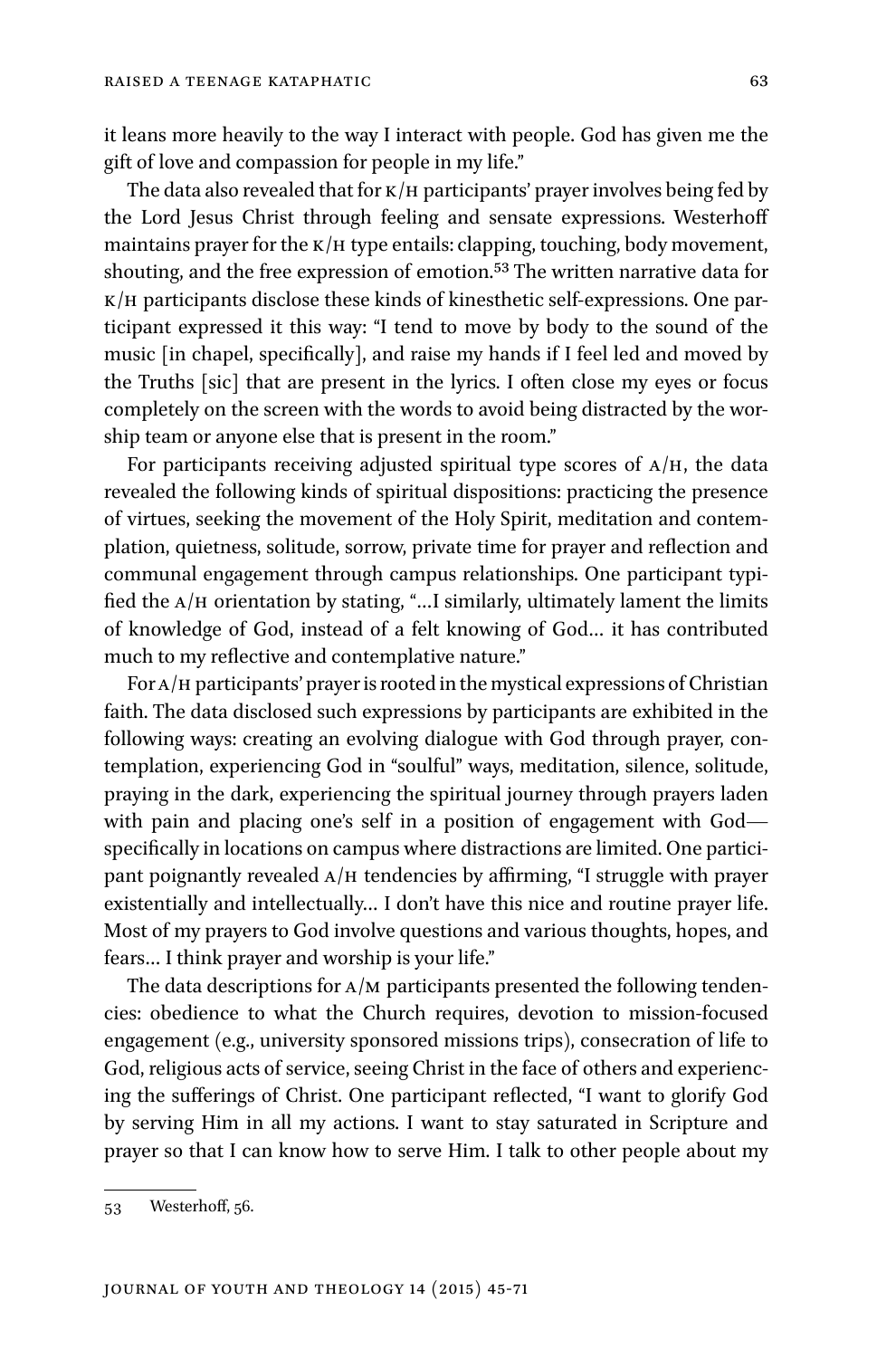beliefs/convictions." This emulates the kind of "striving for justice and peace" associated most commonly with the A/M type.54

Prayer for  $A/M$  participants' involves intercession for justice and peace in the world, advancing the mission of the church, seeking personal insight for service and praying for difficult people. As one participant insists, "I love engaging in quiet prayer or reflection with a community of believers as well as on my own. Those reflection times are never long enough though… I think it's in the quiet that I most often feel and understand the things God is teaching me or processing the situations He leading me through."

It is apparent from the data participants view their educational experience as one which endeavours to develop the whole person, in light of integral models of spiritual and academic formation. This is chiefly represented in the collection of spiritual types found within the participants' self-reported data, when compared to the theological and doctrinal position of their academic institution. The sample, a reflection of its greater population, maintains consistency in being able to accommodate  $K/M$  and  $K/H$  spiritual types predominately. Even though slight gravitation exists toward the apophatic axis (i.e., 5% ah and 7% am), the school, nonetheless, seems to foster an environment aligned more so to a kataphatic type of spirituality. As one  $A/H$  participant aptly put it, "I've always wondered why I was so different from the rest of my peers!"

#### **6.2** *Spiritual Disciplines Outcomes*

A subsidiary objective of this study assessed the importance and frequency of practice of spiritual disciplines. The major finding disclosed a significant level of relationship between these two factors for the total sample. In other words, participants involved in the study view the relationship between the importance of spiritual disciplines and the frequency of practice linearly interfused.

Of special interest was the study's finding concerning the rank of spiritual disciplines by spiritual type. For example, all four spiritual types  $(K/M, K/H,$  $A/H$ ,  $A/M$ ) consistently ranked Prayer, Bible Study, Witness/Evangelism and Worship/Celebration as the top four spiritual disciplines, in relationship to both importance and frequency of practice. However, within the top rankings, each spiritual type ranked disciplines along uniformly held patterns found within its own type.

Taking into consideration spiritual type theory and its relation to spiritual disciplines, kataphatics would tend to view spiritual disciplines in ways more

<sup>54</sup> Ibid, 58.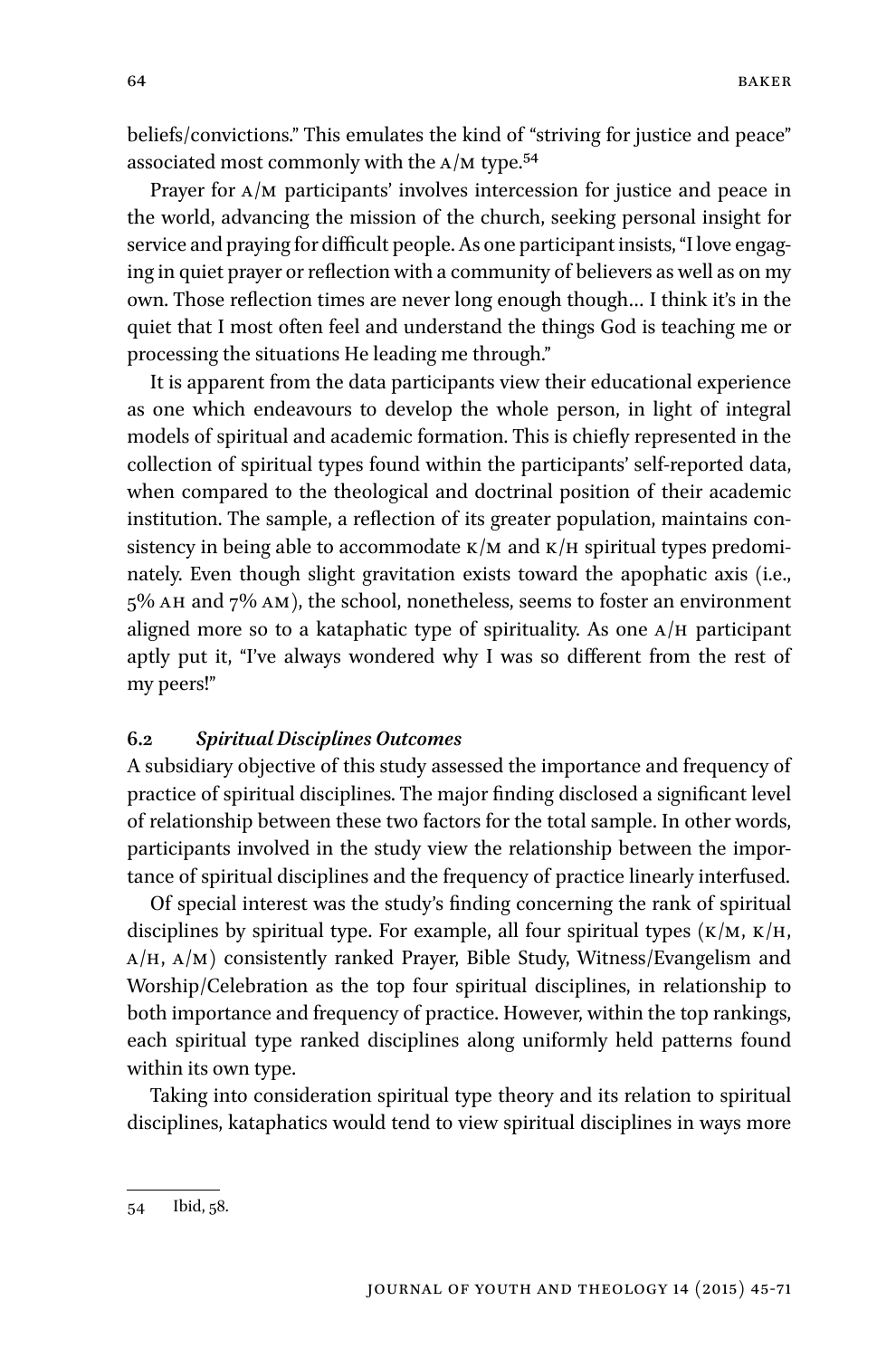traditionally associated with seeking God's *revelation*. This would involve for the kataphatic the following:

- 1. Prayer, which leads to the revelation of God's will, through insight and passion.
- 2. Bible study, which leads to revealed insight and wisdom concerning theology and correct doctrine.
- 3. Worship/Celebration, which leads to a revealed awareness of God's presence in one's life.
- 4. Witness/Evangelism, which leads to becoming aware of God's presence and action in human life and history.

Whereas, apophatics would tend to tend to view the disciplines in more *mystical*, transcendently oriented ways. This would involve for the apophatic the following:

- 1. Worship/Celebration, which leads to a communion with God and a resting in His presence through solitude, silence, and quietness.
- 2. Prayer, which leads to a freeing of the mind in order to occupy one's self with the transcendence and mystery of God, leading to union and action.
- 3. Bible study used as a means to abiding in the reality of God's reign and present purposes for life.
- 4. Witness/Evangelism, which leads to Abiding in the reality of God's reign.

Thus, data presented in this study fits traditional outlooks associated within the various spiritual types.

An additional discovery in the data found discrepancies between participants' self-reporting of perceived importance of a particular spiritual discipline and the actual frequency of practice of that same spiritual discipline. For example, a high level of perceived importance was reported for the discipline of Witness/Evangelism, but a significantly lower level of frequency of practice was reported for the same discipline. Conversely, a low level of perceived importance was reported for the discipline of Guidance/Direction, but a significantly higher level of frequency of practice was reported for the same discipline.

However, a caveat should be interjected at this point. Namely, any conclusions drawn regarding importance and frequency of practice among various spiritual types should be limited to the study's sample exclusively. Thus, results from the data should be limited in their broader interpretation and application.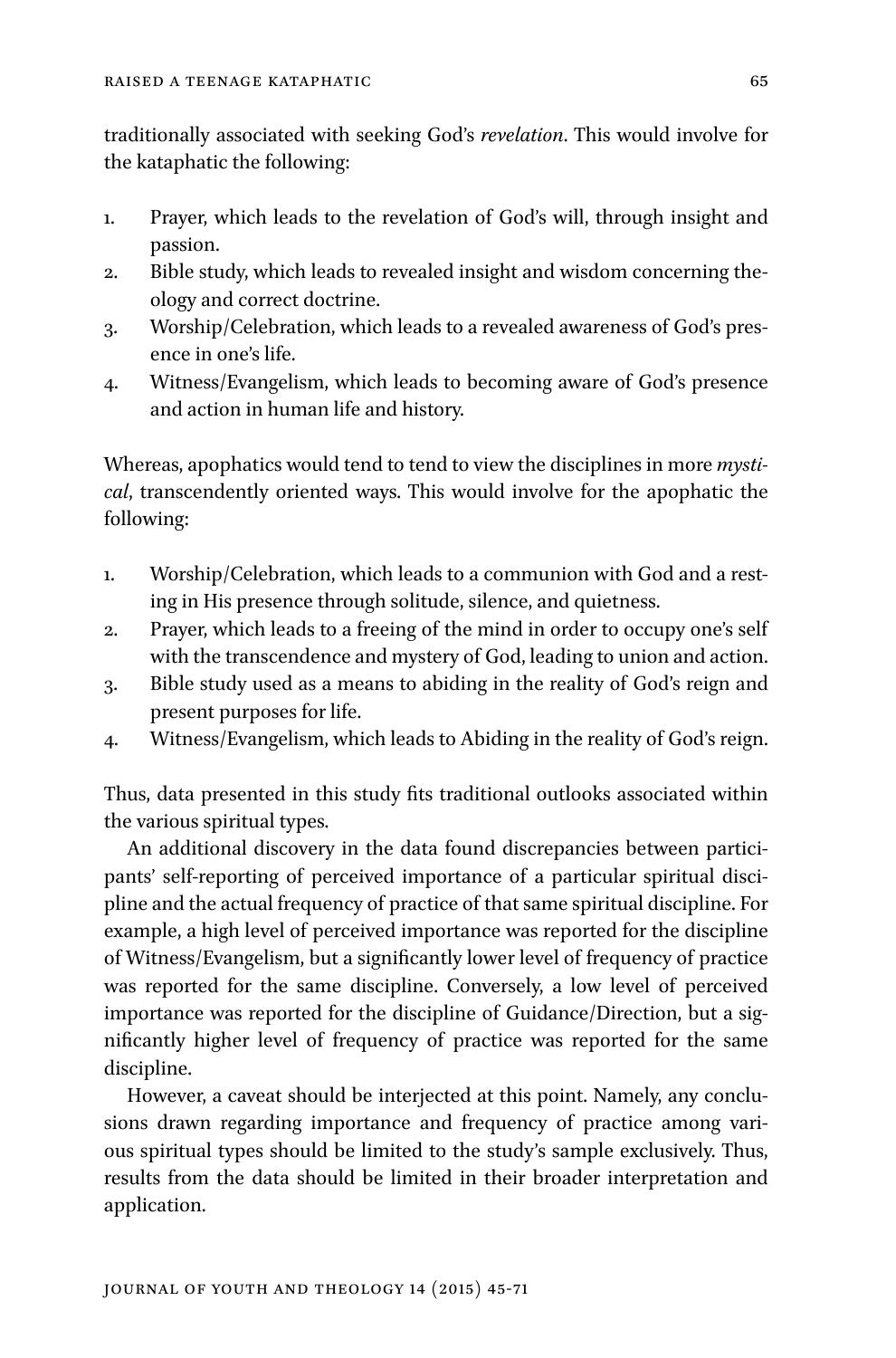# **7 Implications for Catechetical Models in Adolescent Faith Development**

As Dean notes: "…every Christian community shares a certain amount of ecclesial DNA, which emerges in ways that are unique to every body of believers."<sup>55</sup> The "DNA" of catechetical approaches observed within the context of the local church's youth ministry can correspondingly be applied to the Christian academy. It is commonly understood that apart from the ministry of the church, the traditional base for training and development of Christian formation in the lives of mid-to-late adolescents happens within the walls of Christian institutions of higher learning. Historically, especially within the United States, a common design for faith formation has borrowed heavily on educational paradigms for information-processing, problem-solving, and application to broader experiences of religious life.56

The spiritual and theological pedagogies of Christian colleges and universities embed within their curricular endeavours ways of defining and developing the type of religious heritage they desire to pass onto their students. As Naidoo notes, "Many theology institutions are again envisioning theological education as a formational activity; an activity based on the assumption that the student's personal appropriation of theology is the most central aspect of theological education."57 Setran and Kiesling also state, "Christian colleges move students systematically through a curriculum, educationally mapping a degree that forms a coherent worldview… establishing a clear mission and ethos, identifying a grounded theological vision of spiritual maturity."58 Moreover, as already illustrated, these catechetical models tend to borrow heavily from ecclesiastical and denominational historical patterns, forms, and appropriations of Christian faith.

As is often the case, when a parent sends off a son or daughter to university, they hand off the responsibility for religious instruction and training to "experts," who in turn will provide opportunities for engagement, reflection, and application for a growing and sustaining faith.<sup>59</sup> In youth groups, we've invited adolescents into an atmosphere replete with games, activities, mission's trips, retreats, camping experiences, etc… all under the guise of youth

<sup>55</sup> Dean, 105.

<sup>56</sup> Ibid, 115.

<sup>57</sup> Martin Percy in Marilyn Naidoo. " An Empirical Study on Spiritual Formation at Protestant Theological Training Institutions in South Africa." *Religion & Theology* 18 (2011): 118.

<sup>58</sup> Setran and Kiesling, 77–78.

<sup>59</sup> Dean, 117.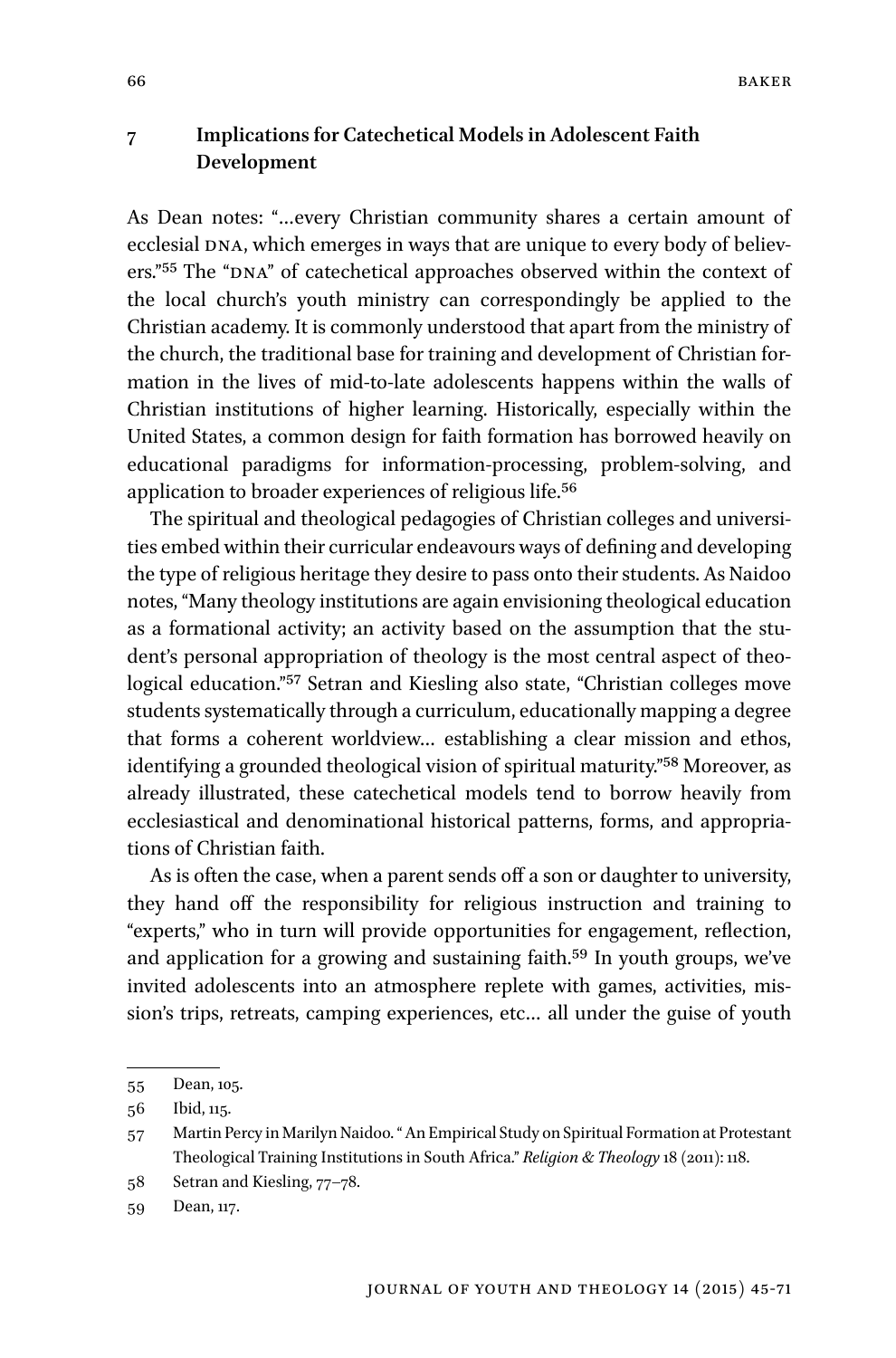ministry mission and purpose.<sup>60</sup> The expectation, on the part of youth pastors and college professors alike, is to move beyond these "fake peripherals," and advocate for a deeper and more responsible outlook on spiritual formation instead.61

Dean offers, however, a word of targeted warning to the academy by asserting "… the best guides for faithful reflexivity are not scholars, but mystics contemplatives who understand the necessity of temporary apartness from society in order to become detached (decentered) from self-interest…"62 Her advice is that, "…Christian teaching seeks *morphosis*, an epistemological transformation so profound that it changes not just what the learner knows, it also changes the learner. Transformative learning reflects the *paideia's* emphasis on wisdom and wonder more than modern education's insistence on data and deconstruction (emphases in original)."63 This is where the value of an integrative approach to spiritual type theory helps.

A framework for assimilating spiritual type theory into catechetical models for both youth ministries and Christian colleges alike acknowledges the power of an inclusive historical approach to faith formation. As Setran and Kiesling note: "It is absolutely critical for emerging adults to learn and to use the distinct language of Christianity: the creeds, the doctrines, and the biblical vocabulary that shape the contours of the faith community."<sup>64</sup> Utilising spiritual type theory, broadening catechetical perspectives to include *all* of Christian history's approaches to faith formation's practices, therein becomes imperative. One cannot expect to accomplish the task of helping mid-to-late adolescents' spiritual faith formation without acknowledging, learning from, and incorporating the dynamics of both kataphatic and apophatic approaches to spiritual growth.

Individuals attending both youth group Bible studies or classes at the Christian university "…may feel that their spiritual health is ensured simply by virtue of having 'accepted Christ' and prayed a prayer for salvation and the forgiveness of sins."65 We must, out of necessity, "…develop a posture of formation that attends to both the external challenges posed by cultural shifts and the internal theological challenges posed by false gospel and the imposter

65 Ibid, 26.

<sup>60</sup> Ibid, 145.

<sup>61</sup> Ibid, 145.

<sup>62</sup> Ibid, 165.

<sup>63</sup> Ibid, 172. *Paideia* being the prototype for the church's earliest forms of education, according to Dean.

<sup>64</sup> Setran and Kiesling, 78.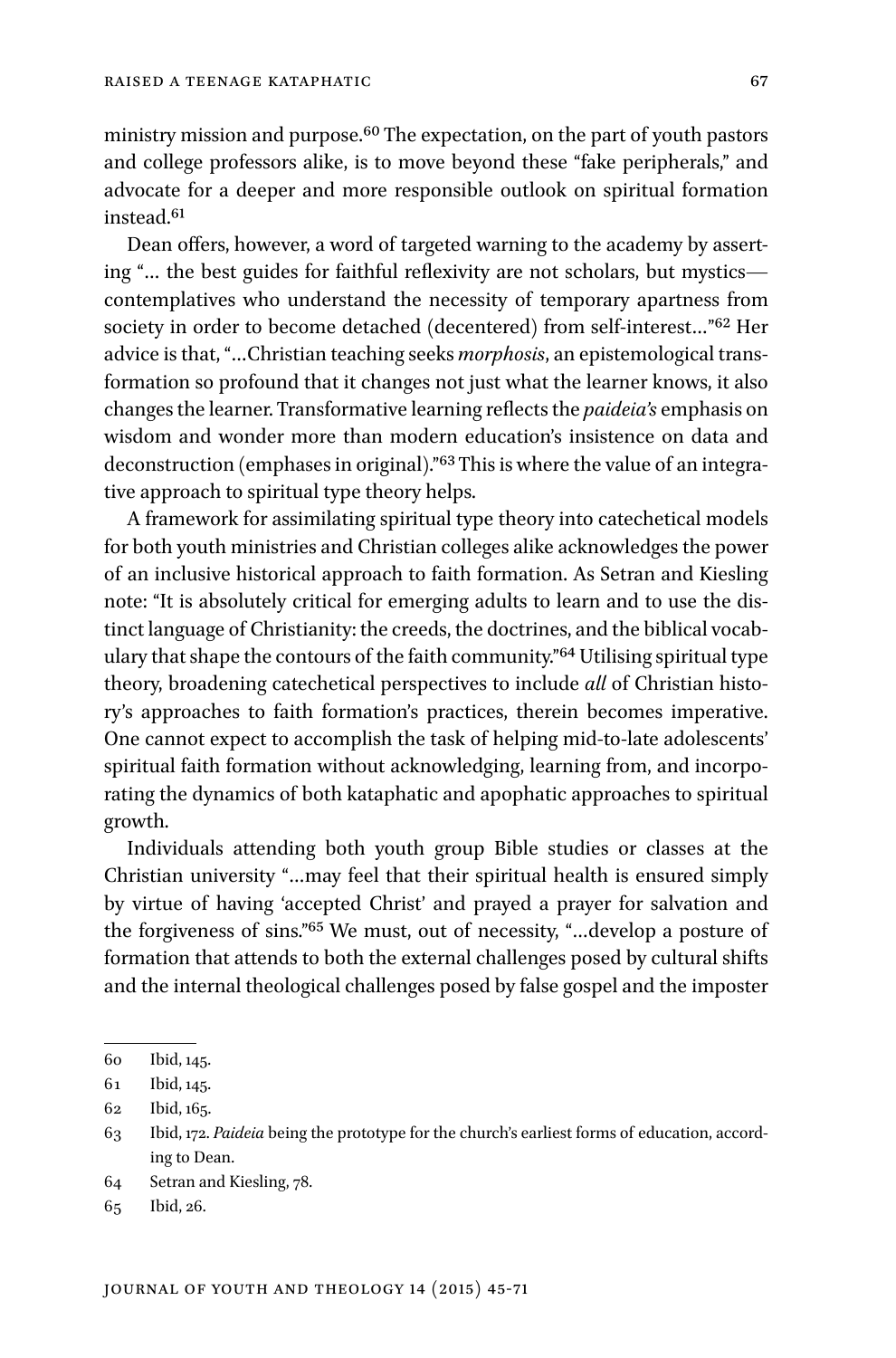religion of Moralistic Therapeutic Deism."66 As Smith affirms, "In trinitarian [sic] teaching we are reminded that we are deeply dependent on the ancient creeds to provide the contours or, one might say, the grammar, the architecture for our catechesis and thus for our growth in wisdom… We long for transformational teaching, teaching that leads to wisdom and thus spiritual maturity…"67 Thus, in both catechetical models of youth ministry and Christian higher education's pedagogy, the divine objective allows a student to encounter the "opposite," in order to engage with potentialities for continuing spiritual growth. In this way kataphatic engagements set forth what can be said and should be learned and confessed by Christians propositionally, while apophatic engagements invite adolescents to fellowship with God in ways that transcend human capacities.<sup>68</sup>

## **8 Conclusion**

Based on the findings of this study, recommendations for continued research, utilising spiritual type theory, are noted. First, an investigation of catechetical curricular differences between the four spiritual types is warranted. The intention here is to use spiritual type theory in analysing preferences most commonly found in youth ministries—determining where excesses and deficiencies exist. In an effort to offer a well-round, and holistic, model of catechesis, adjusting to a balance between the extremes is a reasonable response. As this study illustrates, curricular tendencies exist in catering to more heavily kataphatic theological and biblical localities in some settings. In an effort to appropriate a "balanced" approach, apophatic engagements, curricular wise, need to be considered equally. It is assumed this dynamic also exists within current youth ministry praxis.

Second, a localised study, focusing on investigating the spiritual types of specific denominational church youth groups, is recommended. In an effort to broaden an awareness and understanding of spiritual type theory, observing, analysing and interpreting adjusted spiritual type scores of youth group participants is warranted. In this way, denominational investigation of spiritual types among youth group participants would enhance a greater understanding

<sup>66</sup> Ibid, 27.

<sup>67</sup> Gordon Smith. *Called to be Saints: And Invitation to Christian Maturity* (Downers Grove, il: ivp Academic, 2014), 203.

<sup>68</sup> James Payton Jr. *Light from the Christian East: An Introduction to the Orthodox Tradition* (Downers Grove, il ivp Academic, 2007), 77.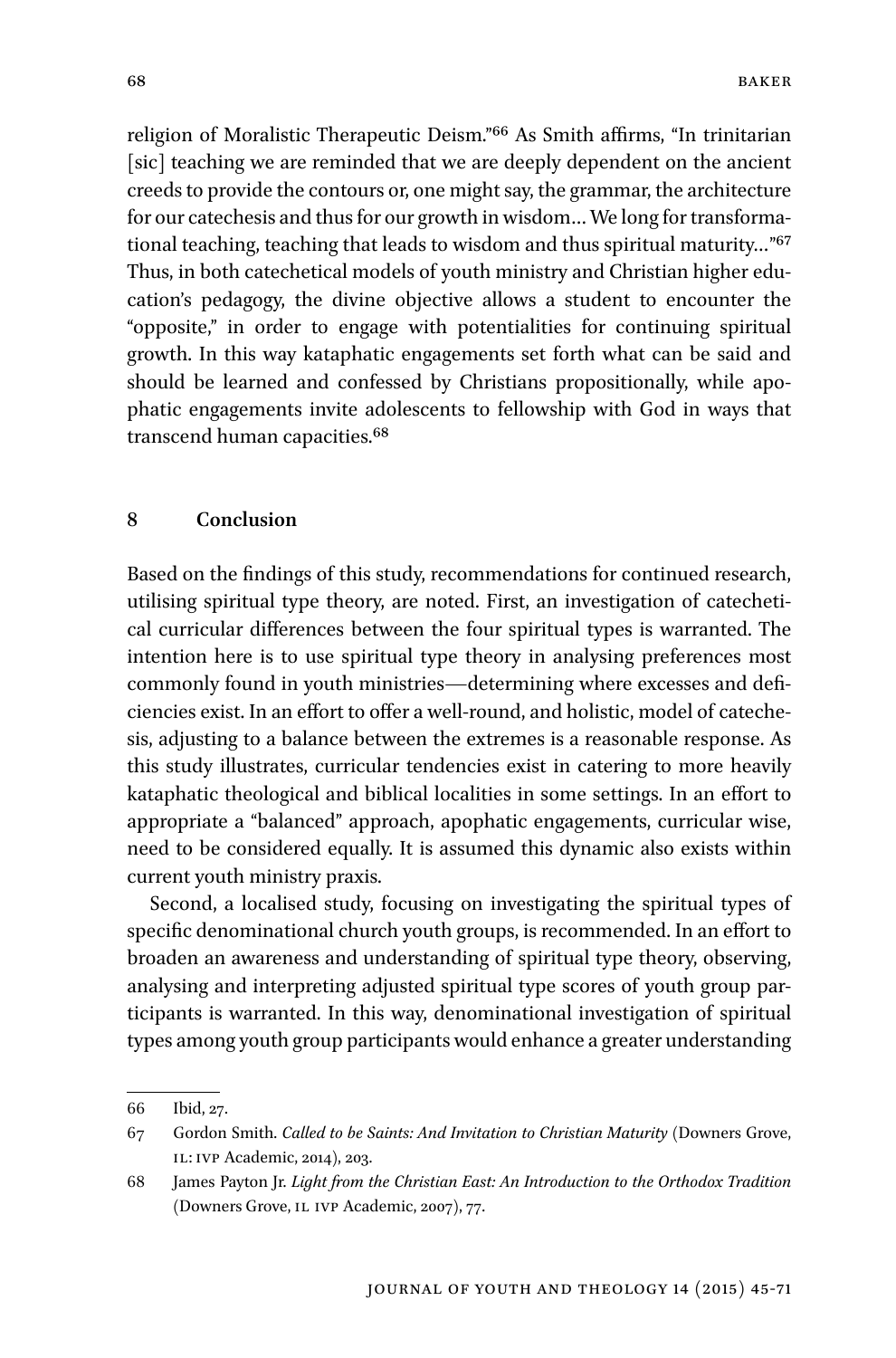of adolescent faith development. This type of investigation would equally uncover the religious instruction advocated within a particular denomination and its potential strengths and deficiencies. This, in the end, is an admirable goal for youth ministries seeking to develop well-rounded and effective catechetical models.

Finally, a study of the relationship and correlation between specific spiritual disciplines and the four spiritual types is encouraged. The limitations of this study illustrate the difficulty in thoroughly investigating this kind relationship. While rankings indicate a relationship does exist, conclusions therein are difficult to generalise to specific contexts. Youth ministries, desiring to have youth engage in spiritual disciplines for lasting spiritual growth, will be more appropriately informed to meet formative goals within their ministry. Further investigation in this regard is both indispensable and necessary.

#### **References**

- Allen, Holly and Ross, Christian. *Intergenerational Christian Formation: Bringing the Whole Church Together in Ministry, Community and Worship*. Downers Grove, IL: InterVarsity Press, 2012.
- Baron, R. & Wagele, E. *Are You My Type, am I Yours?: Relationships Made Easy Through the Enneagram*. San Francisco, CA: Harper, 1995.
- Beesing, M., Nogosek, R. J. & O'Leary, P.H. *The Enneagram: A Journey of Self-discovery*. Denville, NJ: Dimension Books, Inc., 1984.
- Boa, Kenneth. *Conformed to His Image: Biblical and Practical Approaches to Spiritual Formation*. Grand Rapids, MI: Zondervan, 2001.
- Bogdan, R.C. and Biklen, S.K. *Qualitative Research for Education: An Introduction to Theory and Methods*. Needham Heights, MA: Allyn and Bacon, 1992.
- Bosch, Paul. "I Was a Teenage Kataphatic." *Paul Bosch's Worship Workbench*, Essay 24 (January, 1999), accessed October 17, 2002. [http://www.worship.ca/docs/ww24](http://www.worship.ca/docs/ww24.html) [.html.](http://www.worship.ca/docs/ww24.html)
- Calhoun, Adele. *Spiritual Disciplines Handbook: Practices That Transform Us*. Downers Grove, IL: InterVarsity Press, 2005.
- Corban University. "Information and Facts," *Corban University*, accessed October 25, 2014, [https://inside.corban.edu/employees/university-information-facts.](https://inside.corban.edu/employees/university-information-facts)

———. "Frequently Asked Questions," *Corban University*, accessed October 25, 2014a. [https://inside.corban.edu/visitor/frequently-asked-questions.](https://inside.corban.edu/visitor/frequently-asked-questions)

———. "Picture of Our Past: Corban's History," *Corban University*, accessed October 25, 2014b.<https://www.corban.edu/history>.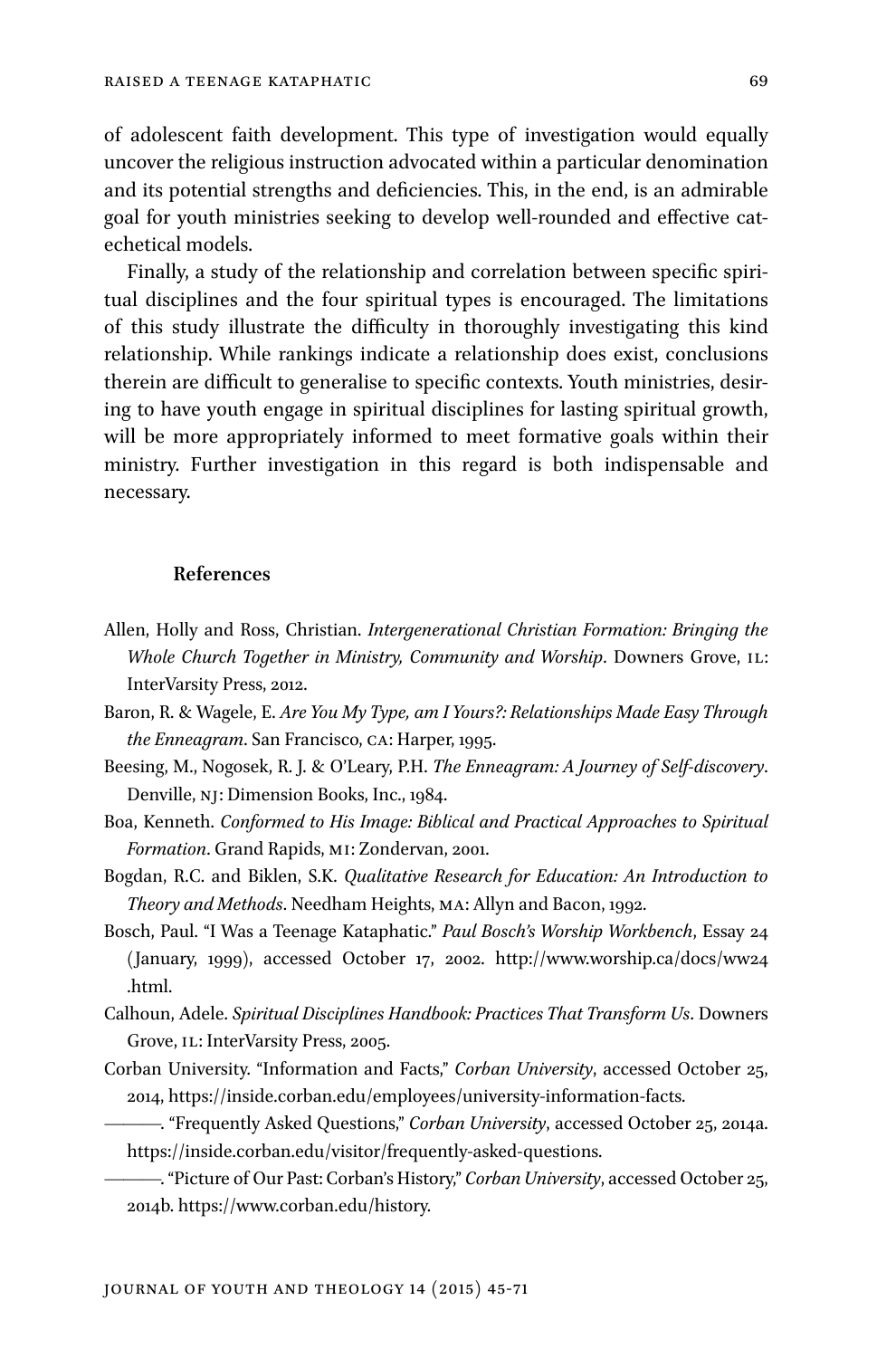- Dean, Kenda Creasy. *Almost Christian: What the Faith of Our Teenagers is Telling the American Church*. New York, NY: Oxford University Press, 2010.
- Dunn, Richard and Sundene, Janna. *Shaping the Journey of Emerging Adults: Life-Giving Rhythms for Spiritual Transformation*. Downers Grove, IL: InterVarsity Press, 2012.
- Edwards, K., Slater, W., Hall, T., Oda, A., & Eck, B. *Assessing Spiritual Functioning Among Christian College Students*. Paper presented at the Convention of the American Psychological Association Convention, San Francisco, CA, 2001.
- Edwards, T. "Spiritual Formation in Theological Schools: Ferment and Challenge. A Report of the ATS Shalem Institute on Spirituality." *Theological Education* 17 (1980): 7–52.
- Egan, Harvey. "Christian Apophatic and Kataphatic Mysticisms." *Theological Studies* 39, 3 (1978): 399–427.
- Foster, Richard. *Celebration of Discipline*. New York, NY: Harper & Row, 1988.
- Fowler, James. *States of Faith: The Psychology of Human Development and the Quest for Meaning*. New York, NY: Harper Collins, 1981.
- Goalder, J. S. "Christian Development and Religious Typologies: A Proposed Theory and Tests of its Validity." *Dissertation Abstracts International*, 51 (07B) UMI No. 9025879. 354B, 1990.
- Greeves, Trish. "Nurturing Spirituality in the Local Church." *Clergy Journal* 78, 5  $(2002): 5-7.$
- Holmes, Urban T. *A History of Christian Spirituality: An Analytical Introduction*. Harrisburg, PA: Morehouse Publishing, 2002.
- Hurley, K. V. and Dobson, T. E. *Discover Your Soul Potential: Using the Enneagram to Awaken Spiritual Vitality*. Lakewood, CO: Wind Walker Press, 2000.
- Jacober, Amy. *The Adolescent Journey: An Interdisciplinary Approach to Practical Youth Ministry*. Downers Grove, IL: InterVarsity Press, 2011.
- Jungmeen, K. E., Nesselroad, J. R., & Featherman, D. L. "The State Component in Selfreported Worldviews and Religious Beliefs of Older Adults: The MacArthur Successful Aging Studies." *Psychology and Aging* 11, 3 (1996): 296–407.
- Morse, Mary Kate. "The Teaching of Prayer in Bible Colleges and Seminaries." *Faculty Publications – George Fox Evangelical Seminary* (2004). Paper, 1.
- Mulholland, Robert M. *Invitation to a Journey: A Road Map for Spiritual Formation*. Downers Grove, IL: InverVarsity Press, 1993.
- Naidoo, Marilyn. "An Empirical Study on Spiritual Formation at Protestant Theological Training Institutions in South Africa." *Religion & Theology* 18 (2011): 118–146.
- Payton, James Jr. *Light from the Christian East: An Introduction to the Orthodox Tradition*. Downers Grove, IL IVP Academic, 2007.
- Piedmont, Ralph. "Spiritual Transcendence and the Scientific Study of Spirituality." *Journal of Rehabilitation* 67 (2001): 4–15.